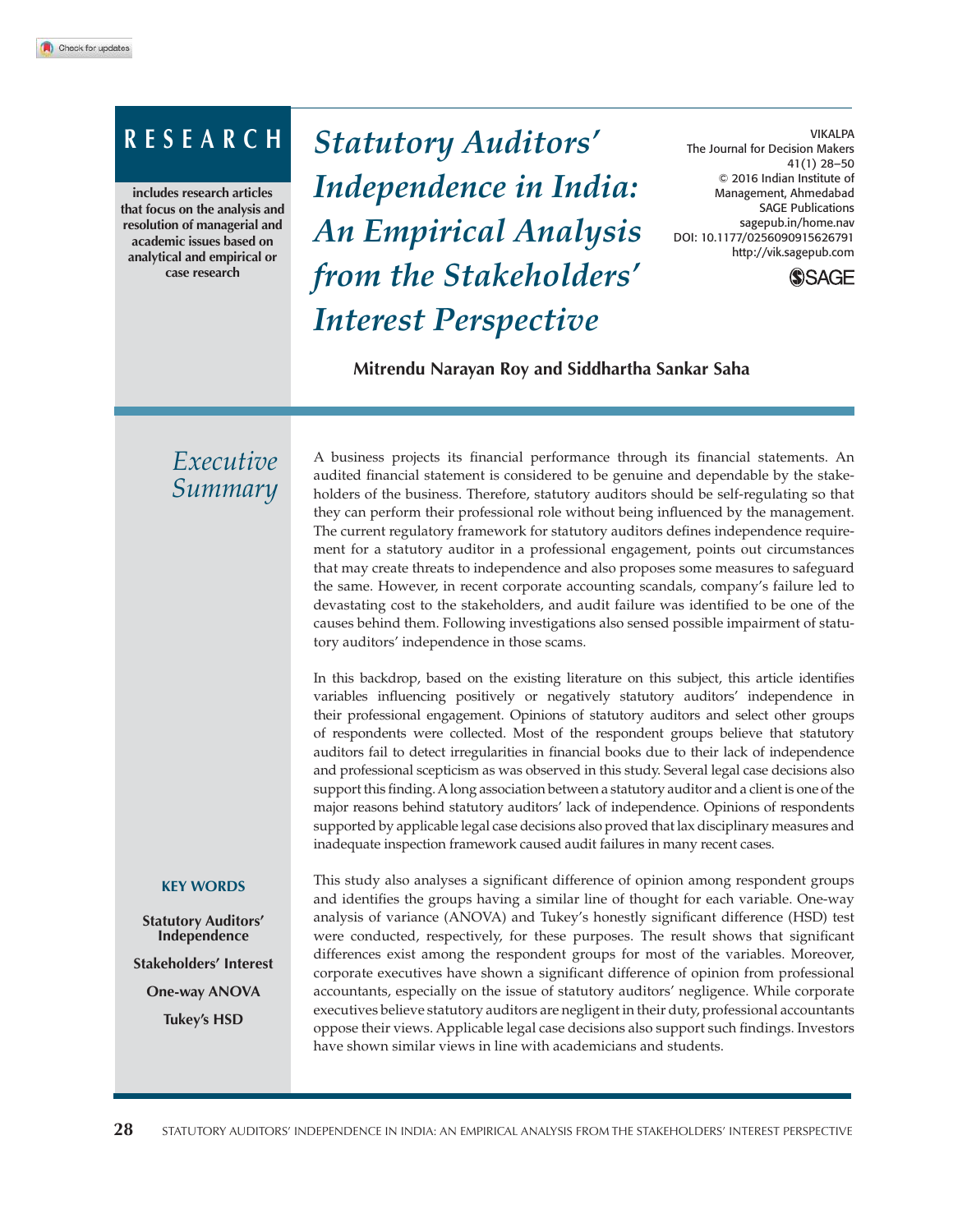The financial result of a business enterprise is projected through its profit and loss account, balance sheet and other financial reports prepared according to the applicable generally accepted he financial result of a business enterprise is projected through its profit and loss account, balance sheet and other financial reports accounting principles (Banerjee, 2002). Stakeholders of the business make their financial judgement based on these statements. But sometimes immoral objectives of showing an inflated financial position lead the management of a company to manoeuvre its financial statement. It sometimes even calls for the company's termination impacting most of its stakeholders. Therefore, the legitimacy and dependability of the financial statement should be certified by a proficient authority external to the business enterprise. Statutory financial auditors carry out this role. They are professional accountants appointed to check the financial statement of the company and express their opinion on the working affairs of the business (Gupta, 2005). Apart from being competent to do their job, they should be ethical towards their professional obligation. Therefore, independence of professional accountants serving as statutory auditors are of supreme importance to the stakeholders who take financial decisions based on their report. With a view to supporting statutory auditors to perform their responsibility with required integrity and objectivity, governing regulatory bodies in a country issue certain regulatory pronouncements (Bakshi, 2000). In India, chartered accountants execute the function of statutory financial auditors. With a view to ensuring their independent operation as statutory auditors and achieving quality audit from them, their governing regulatory bodies (e.g., Institute of Chartered Accountants of India, 2009, 2010; Ministry of Corporate Affairs, 2013; Securities Exchange Board of India, 2013) issue certain regulations (e.g., Code of Ethics for Professional Accountant, Standards on Auditing, Standard on Quality Control, Companies Act, 2013, and Listing Requirements) that clarify their independence requirement as a statutory auditor (Ghosh, 1999).

However, even with the existence of a strong regulatory structure, statutory audit failure has been witnessed in most of the accounting scandals in different countries (e.g., Enron Corporation Ltd. and Parmalat SpA). Statutory auditors in those companies failed to identify and report accounting wrongdoing in the company's financial statement that resulted in the company's failure affecting the country's economy and a huge segment of society. Ensuing investigation also proved statutory

auditors' close nexus with management in some of those scandals (Copeland, 2005). Accounting scandal at Satyam was a classic example of statutory audit failure due to a lack of independence (Banerjee, 2011). In this company, statutory auditors certified inflated financial statement of the company as free from irregularities. They also failed to detect control deficiencies. After the revelation of the scandal, it was proved in the court of law that statutory auditors did not comply with the applicable independence requirement and aided management to commit the accounting fraud (*Central Bureau of Investigation, Hyderabad vs Subramani Gopalakrishnan*, 2011). This had put a big question mark on the integrity of the accounting and auditing profession. In this backdrop, this article seeks to analyse the perception of statutory financial auditors and respondents from other occupational groups having knowledge on this issue.

#### **A SURVEY OF LITERATURE**

Statutory auditors' independence is a matter of huge significance in ensuring consistency and validity of financial statements prepared by a company's management. However, recent corporate accounting scandals have reflected statutory auditors' lack of judgement and scepticism in the audit of those companies. Following investigation also proved that statutory auditors were not completely independent from the management in those audit engagements. This situation brings about a great deal of concern among notable researchers all over the world. Extensive research has been conducted on this issue, causes behind the lack of independence of statutory auditors have been identified, and solutions have been proposed so that statutory auditors' independence could be safeguarded for the protection of stakeholders' interest.

An auditor plays an important role in the validation of a financial statement. Integrity, objectivity, and independence of a statutory auditor influence the utility of the financial statement (Saxena, 1993). As stakeholders take their financial decision based on the judgement of the auditors (Chakraborty, 2004), the latter should consider their interest with top precedence (Mehta, 1998; Pyne, 1995). Therefore, statutory auditors are an important segment of the entire corporate governance mechanism of the company (Garg, 2001). In some studies, scholars provided a historical count of the evolution of professionalism and independence of statutory auditors (Freier, 2004). Several studies have covered the stories of recent corporate accounting frauds (Enron, Satyam, etc.) and proved statutory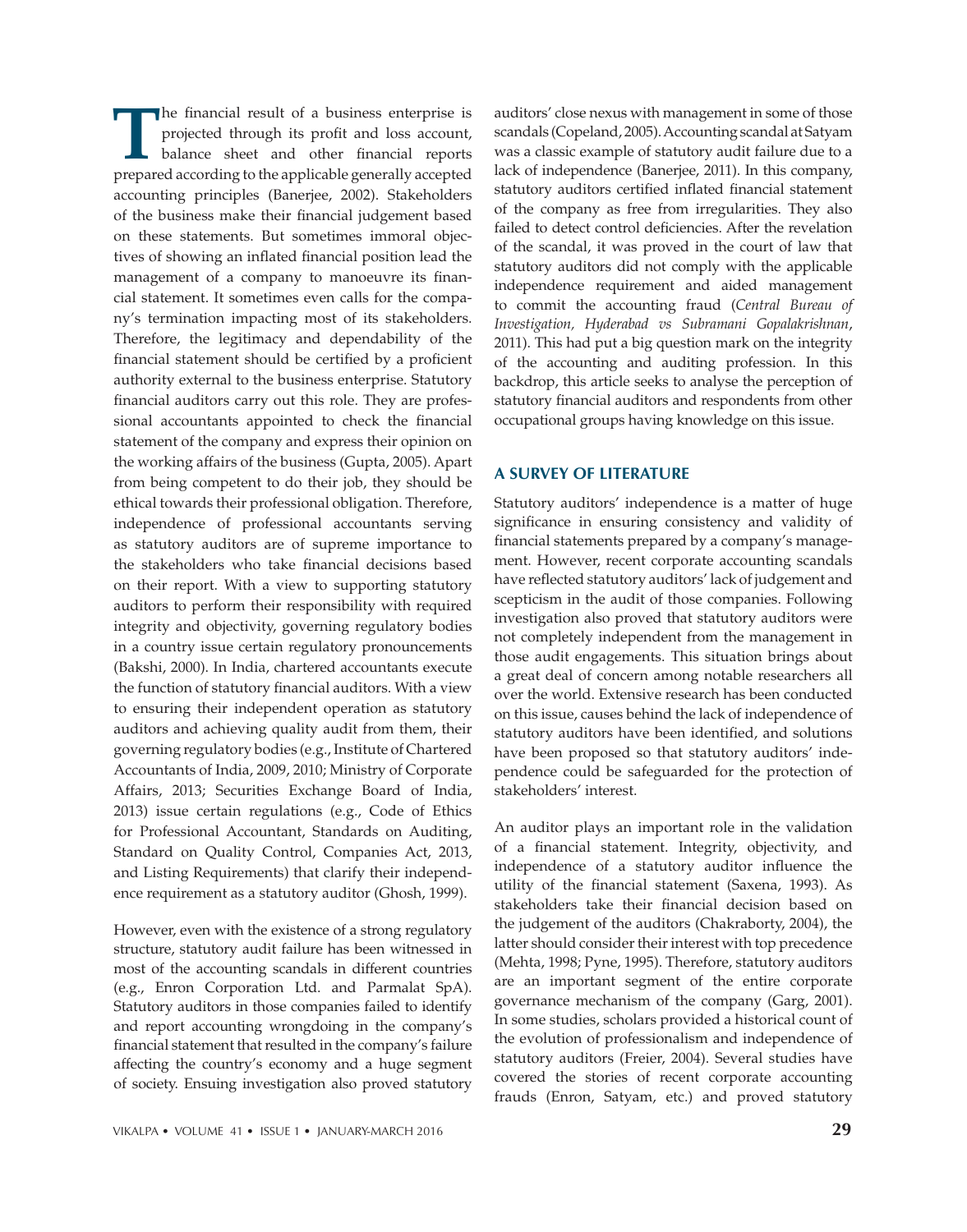auditors' lack of independence in those scandals (Arens & Elder, 2006; Copeland, 2005; Pinto & Pinto, 2006; Thibodeau & Freier, 2010). Whenever a corporate accounting scandal occurs because of a false financial statement, auditors are considered to be one of the main parties behind the fraud (Crutchley, Jensen, & Marshall, 2007; Jennings, 2003). Several authors have analysed different corporate accounting scam cases and identified several intimidation to statutory auditors' independence. The appointment procedure (Ghosh, 1999) and the provision of non-audit services (Beaulieu & Reinstein, 2006; Freier, 2004) are two such examples. We have reviewed several perception-based studies that ratify the conceptual studies. Safeguards to these threats offered by an audit client, profession or audit firm are also analysed in these studies (Fearnley, Beattie, & Brandt, 2005).

Some researchers have critically analysed the usefulness of the present regulation in protecting statutory auditors' independence (Chakrabarti, 1996; Narielvala, 1998; Rossouw et al., 2010; Shah, 2000; Singh, 2009). Compliance with applicable regulatory framework helps a statutory auditor to gain public trust (Bakshi, 2000). However, in some studies, it has been proved that the present legal structure is insufficient to address the issue of statutory auditors' independence (Dastur, 1998; Gowthrope & Blake, 1998; Maurice, 1996). Regular alteration in the current regulations and their appropriate execution could protect statutory auditors' independence (Rao, 2009). Non-compliance with applicable regulations brings punitive measures against statutory auditors. Penal sanction against statutory auditors is diverse in different countries. However, the presence of a strong disciplinary framework deters an auditor from compromising his/her independence (Bakshi, 2000). The enactment of Sarbanes Oxley Act, 2002, following the Enron scandal is considered to be a significant regulatory milestone in the history of statutory auditors' independence (Arens & Elder, 2006). Several perception-based studies have been carried out on the effectiveness of SOX Act, 2002. Subject to certain reservations, most of the authors have concluded that this new Act is very effective in improving statutory auditors' independence and corporate governance structure of a company (Carillo, 2008; Hill, McEnroe, & Stevens, 2005; Rezaee & Riley, 2002). After the enactment of SOX Act, 2002, the importance of an oversight authority is deeply realized. Oversight bodies like Public Company Accounting Oversight Board (PCAOB) supervise audit operations in a country and decrease the scope of any possible nexus between statutory auditors and management (Godbole, 2004).

In the present-day environment, when statutory auditors are extending their operations in global frontiers, several authors have proposed the convergence of individual code of ethics of the individual countries and the enactment of a uniform code of conduct all over the world to help statutory auditors avoid any ethical dilemmas in cross-country audit engagements (Pendergast, 2002; Vittal, 2000).

Apart from regulatory measures, another important safeguard to statutory auditors' independence is the audit committee. It is an important board committee with majority of members as independent directors and is responsible for controlling issues that have significant influence on statutory auditors' independent operations (Godbole, 2004). Therefore, independence of the audit committee from the management can go a long way towards the effective implementation of independence requirement for statutory auditors (Tipgos & Keefe, 2004). External review of the audit work is another important safeguard to statutory auditors' independence. An independent third party makes a statutory auditor more careful about his/her independence obligation. In India, it is known as the peer review process. Studies have also compared external review in India with that of other countries of the world (Gerotra & Baijal, 2002).

All these mechanisms discussed earlier in the article externally influence statutory auditors' independence. But until the statutory auditors internally realize the need for these independence obligations, effective results cannot be obtained. Only ethics and values can internally guide a person to attain a cherished result. Therefore, ethics has always remained an important area of research under this theme. Some researchers focused on the concept of ethics, its evolution, and different ethical concepts proposed by ethical leaders of our society (Duska, Duska, & Ragatz, 2011; Maurice, 1996) while others conducted several perception-based studies with advanced statistical tools to analyse ethical dilemmas faced by statutory auditors and the means to resolve them (Jeffrey, 2004; Roy, 1997; Zadek, Pruzan, & Evans, 1997). An ethical audit gives a statutory auditor enormous contentment which cannot be measured in monetary terms (Chauhan & Gupta, 2007). However, in the present sociopolitical environment, ethics and values are incessantly decreasing not only in auditing profession but in every sphere of our life (Ghosh, 1999; Ray, 1995). Tainted family values, ethical sense and cultural framework are the main reasons behind recent ethical failures. Accounting regulators, business, audit firms, and academic institutes should work hand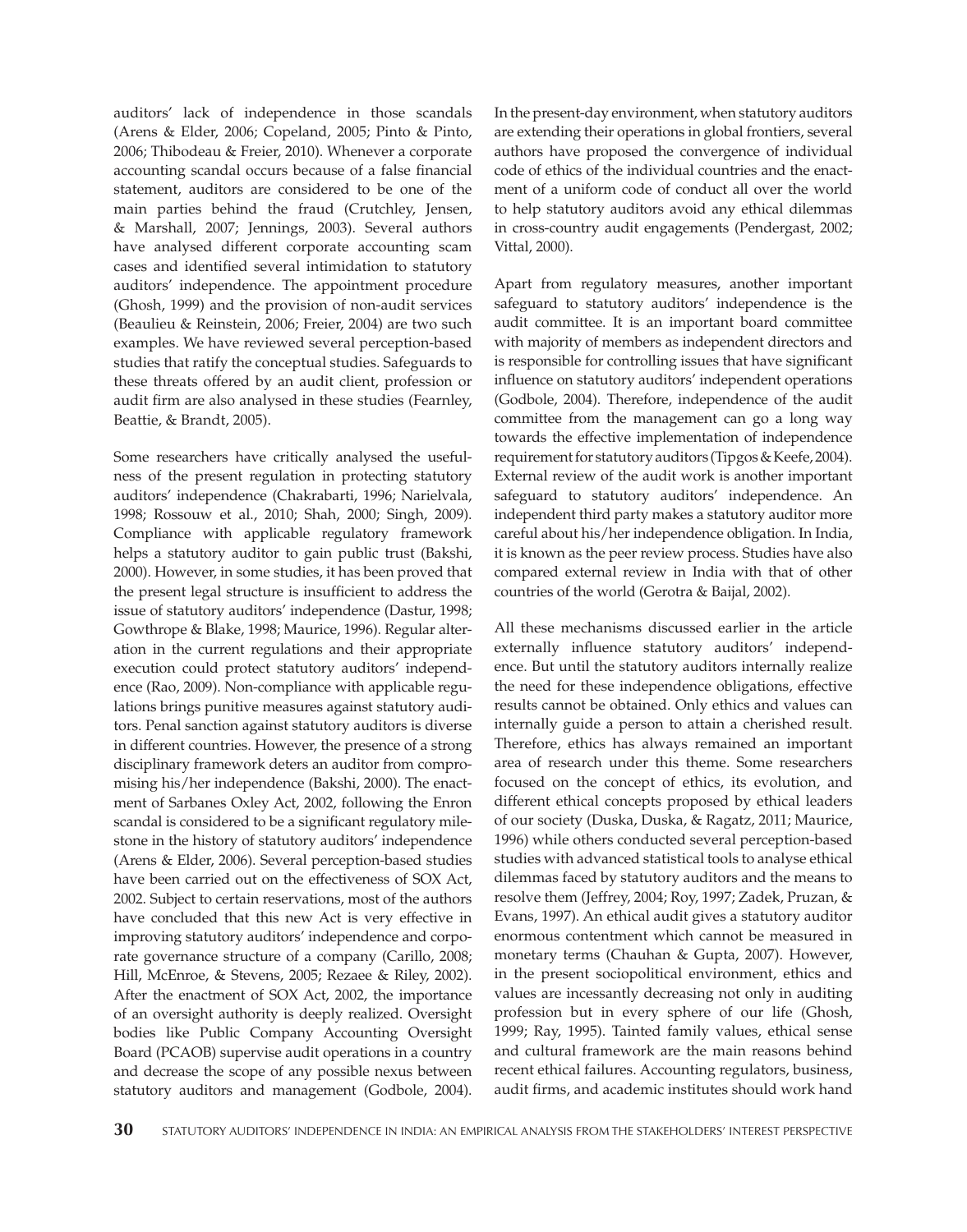in hand to provide a moral framework for statutory auditors (Copeland, 2005; Mayper et al., 2005). Ethical orientation of a person in this profession can get better only through education, practical training, and orientation programmes.

Some authors affirmed that the present curriculum for professional accountants was not sufficient to improve their ethical orientation (Ravenscroft & Williams, 2004). Therefore, a complete modification of the accounting course was proposed with an emphasis on ethics (Arens & Elder, 2006; Banerjee, 1993; Chakraborty, 2008; Earley & Kelly, 2004; Ghaffari, Kyriacou, & Brennan, 2008; Gowthrope & Blake, 1998). Criminology, psychology, and other behavioural sciences should also come under the purview of the current curriculum of professional courses (Curtis, 2008). Based on different statistical methods, the impact of an accounting scandal on the moral thinking of prospective statutory auditors was also analysed. It was thus found that practical training on ethical needs would help statutory auditors to understand the regulations with a practical approach and to resolve their ethical dilemmas in professional engagements (Bakshi, 2000; Lomax, 2003).

In recent times, researchers have identified some emerging areas in auditing that could play an important role in reducing accounting scandals. One such area is forensic audit where statutory auditors along with experts from other professions investigate the financial misdeed by a company and propose solutions. Forensic audit is also gaining importance in the current accounting curriculum (Curtis, 2008).

## **RESEARCH GAP**

From the above discussion, it is clear that researchers, who have contributed their considerate opinion on this issue, identified specific threats and safeguards to statutory auditors' independence. Ethics and values are important considerations for independent operation of statutory auditors. Therefore, many studies have incorporated ethics as an important determinant of statutory auditors' independence. Several perception-based studies on independence or ethics with complex statistical techniques have been reviewed as well. Studies reviewed so far have only dealt with specific issues that positively or negatively affect statutory auditors' independence. There is, however, an absence of a comprehensive discussion taking into consideration all the issues together. Besides, the perception of only statutory auditors has been considered so far. But the

opinion of other respondent groups that by virtue of their occupation are closely related with the statutory audit process or are in a position to give an opinion on this issue has not been considered in those studies. This gap in the existing literature prompts us to take up this current study and empirically analyse the opinion of statutory auditors and other groups of respondents on statutory auditors' independence for protecting stakeholders' interest.

## **OBJECTIVES OF THE STUDY**

The major objectives of the study are as follows:

- 1. To analyse the overall opinion of sample respondents from each occupational category on select variables influencing statutory auditors' independence.
- 2. To empirically analyse the significant difference in the opinion of select occupational groups for those variables.
- 3. To statistically group individual respondent categories for select variables based on a significant difference of opinion among them.
- 4. To draw a suitable conclusion on statutory auditors' independence for protecting stakeholders' interest.

## **RESEARCH METHODOLOGY**

## **Data**

This study is exploratory in nature and is based on both primary and secondary data, the latter being collected from books, journal articles, newspaper articles, and legislations. Several legal case decisions in India especially of the Supreme Court of India involving statutory auditors' duties and responsibilities in different companies were also considered, as they have direct bearing on the interpretation of various laws, rules, and regulations governing statutory auditors' independence. Primary data were collected from Kolkata, West Bengal, during June 2011 to December 2013 through pretested, close-ended, and structured questionnaire. Through convenience sampling (Ho, Ong, & Seonsu, 1997), respondents were selected from different occupational groups, for example, chartered accountants, cost and management accountants, academicians, students, investors, and corporate executives. The rationales for selecting individual respondent categories and profile of respondents are given in Tables A1 and A2.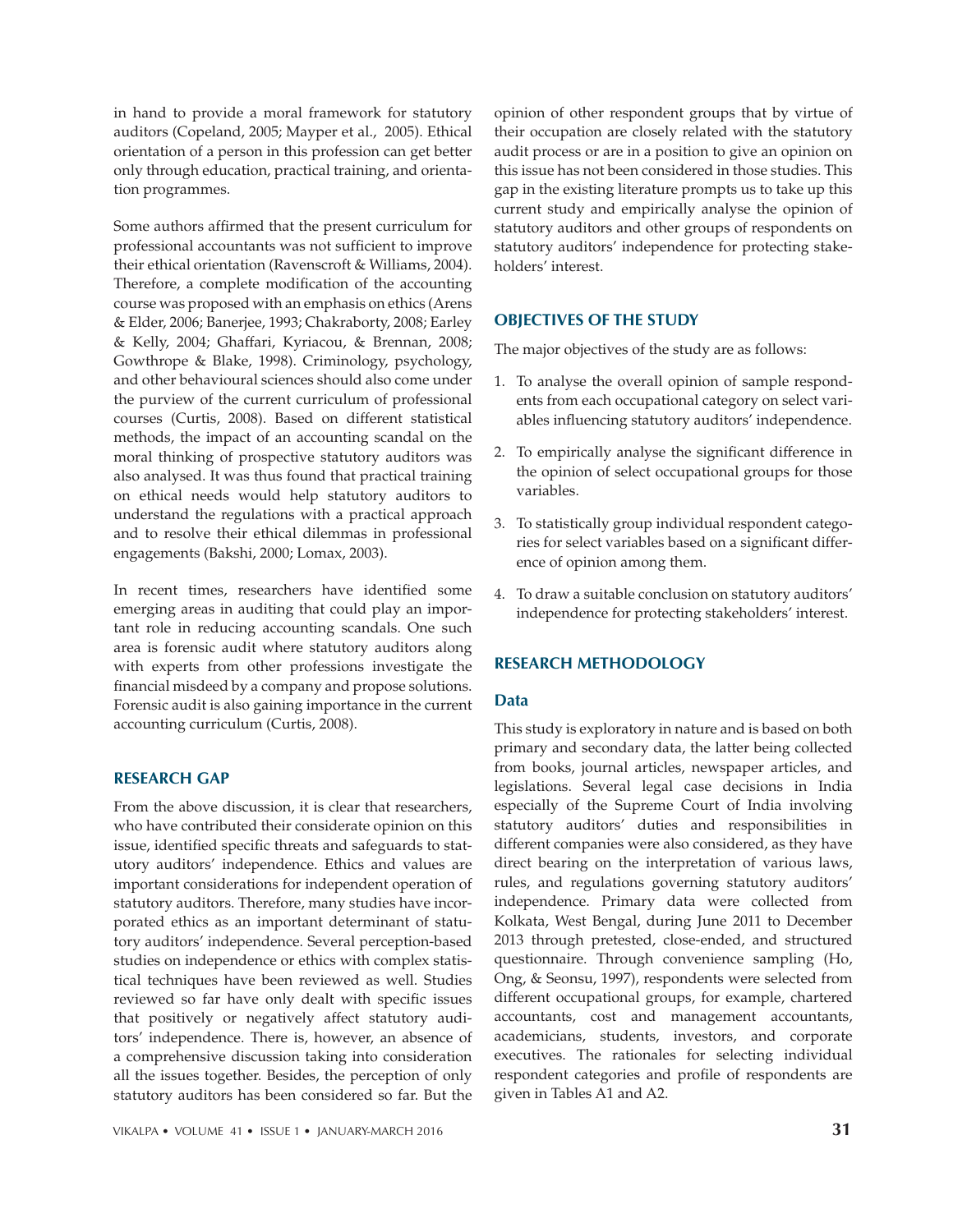Based on books, research papers and judicial case decisions, 25 variables were selected. These variables were converted into statements and incorporated in the questionnaire with Likert 5-point scale (5 representing 'strongly agree' (SA), 4 representing 'agree' (A), 3 representing 'neutral' (N), 2 representing 'disagree' (D), 1 representing 'strongly disagree' (SD)) (Kothari, 2010).

**Analysis of Collected Data**

**V**<sub>1</sub>

**V**<sub>2</sub>

**V**<sub>2</sub>

**V**<sub>4</sub>

**V** 

**V**6

**V**<sub>2</sub>

The mean sample score of each respondent category for each variable was calculated in addressing the first objective of the study. Mean scores represent

the opinion of a particular respondent group. As far as the second objective is concerned, one-way analysis of variance (ANOVA) was conducted to analyse significant difference of opinion among respondent groups. Finally, Tukey's honestly significant difference (HSD) test was conducted in order to group individual respondent categories into homogeneous subsets. SPSS 17.0 was exercised for the purpose of analysis.

#### **Selection of Variables**

From the literature survey, variables that positively or negatively influenced statutory auditors' independence in a professional engagement were identified (Table 1).

| Negligence of Statutory<br><b>Auditors</b>                      | Stakeholders of a business depend upon statutory auditors' opinion. Hence, negligence on the part of statutory<br>auditor is a contravention of Clauses 6, 7, and 8 of Part I of the 2nd Schedule of Chartered Accountants Act,<br>1949 (Ministry of Corporate Affairs, 1949).<br>Cases at judiciary from long past have shown instances of statutory auditors' negligence (refer to Tri-Sure India<br>Ltd. vs A.F. Ferguson and Co. and Others, 1985; Council of Institute of Chartered Accountants of India vs Shri<br>S.N. Sachdeva, 2011; Institute of Chartered Accountants of India vs Rajesh Chadha, 2012; Subrata Chattoraj vs<br>Union of India & Others, 2014). Court judgements in all of these cases proved gross negligence by statutory<br>auditors. |
|-----------------------------------------------------------------|--------------------------------------------------------------------------------------------------------------------------------------------------------------------------------------------------------------------------------------------------------------------------------------------------------------------------------------------------------------------------------------------------------------------------------------------------------------------------------------------------------------------------------------------------------------------------------------------------------------------------------------------------------------------------------------------------------------------------------------------------------------------|
| <b>Sufficiency of Regulatory</b><br>Framework                   | Insufficiency in regulatory framework often fails to redress statutory auditors' ethical dilemma which ultimately<br>lead them to compromise their independence. In our country, regulatory framework comprising Companies<br>Act, 2013, Chartered Accountants Act, 1949, and Code of Ethics provide sufficient regulatory support to statutory<br>auditors' independence.<br>Sufficiency of regulatory framework was a governing issue of statutory auditors' independence in an old case of<br>Fraser and Ross, Chartered Accountants vs Sambasiva Iyer and Others (1968).                                                                                                                                                                                       |
| Lack of Enforceability of<br><b>Regulatory Framework</b>        | If regulatory framework governing statutory auditors is not properly enforced, their independence is not<br>protected. In recent cases, relating to statutory audit failure, it was observed that statutory auditor did not<br>comply with applicable SAs while performing audit engagements (Price Waterhouse & Co. vs Securities and<br>Exchange Board of India, 2010).<br>There was also contravention of Chartered Accountants Act, 1949 (refer to Council of Institute of Chartered<br>Accountants of India vs Praveen Kumar Katyal, 2011) and Code of Ethics (refer to Yogeshwari Kumari vs<br>Institute of Chartered Accountants of India, 2010). All these cases certainly raise our concern on appropriate<br>enforcement of existing regulation.         |
| <b>Procedure of Appointment</b><br>of Statutory Auditors        | If management of the audit client controls appointment of statutory auditors, they could easily be intimidated to<br>give opinion in management's favour.<br>At Satyam, there was deficiency in control structure (refer to Subramani Gopalakrishnan vs Institute of<br>Chartered Accountants of India, 2011). It allowed management to control the appointment procedure.                                                                                                                                                                                                                                                                                                                                                                                         |
| Appointment by<br><b>Independent Authority</b>                  | In government companies, appointment of statutory auditors is made on recommendation of the government<br>(refer to Gurugobinda Basu vs Sankari Prasad Ghosal, 1963). In such companies, possibilities of management's<br>influence in appointment procedure are quite less. Appointment made by an independent regulatory authority<br>could safeguard statutory auditors from threats arising out of appointment procedure.                                                                                                                                                                                                                                                                                                                                      |
| Long Association between<br><b>Statutory Auditor and Client</b> | Long association between statutory auditor and client creates a nexus between them. In recent cases, statutory<br>auditors were associated with their client for a long period. In Subramani Gopalakrishnan vs Institute of<br>Chartered Accountants of India (2011), the auditors were associated with the company for a period of 7 years.<br>Now, as per the recent Companies Act, 2013 which states that individual auditors are not allowed to be<br>associated with client for a period beyond 5 years, it was a clear contravention of existing regulation.                                                                                                                                                                                                 |
| <b>Rotation of Statutory Auditor</b>                            | Continuous rotation of auditor could break the nexus created due to long association. Recent provisions in                                                                                                                                                                                                                                                                                                                                                                                                                                                                                                                                                                                                                                                         |

Statements Rationale for Variable Selection based on Secondary Data and Legal Cases Decision at the Judiciary

Table 1: Variables Influencing Statutory Auditors' Independence

*Table 1 continued*

Companies Act, 2013 could reduce familiarity threats to statutory auditors' independence.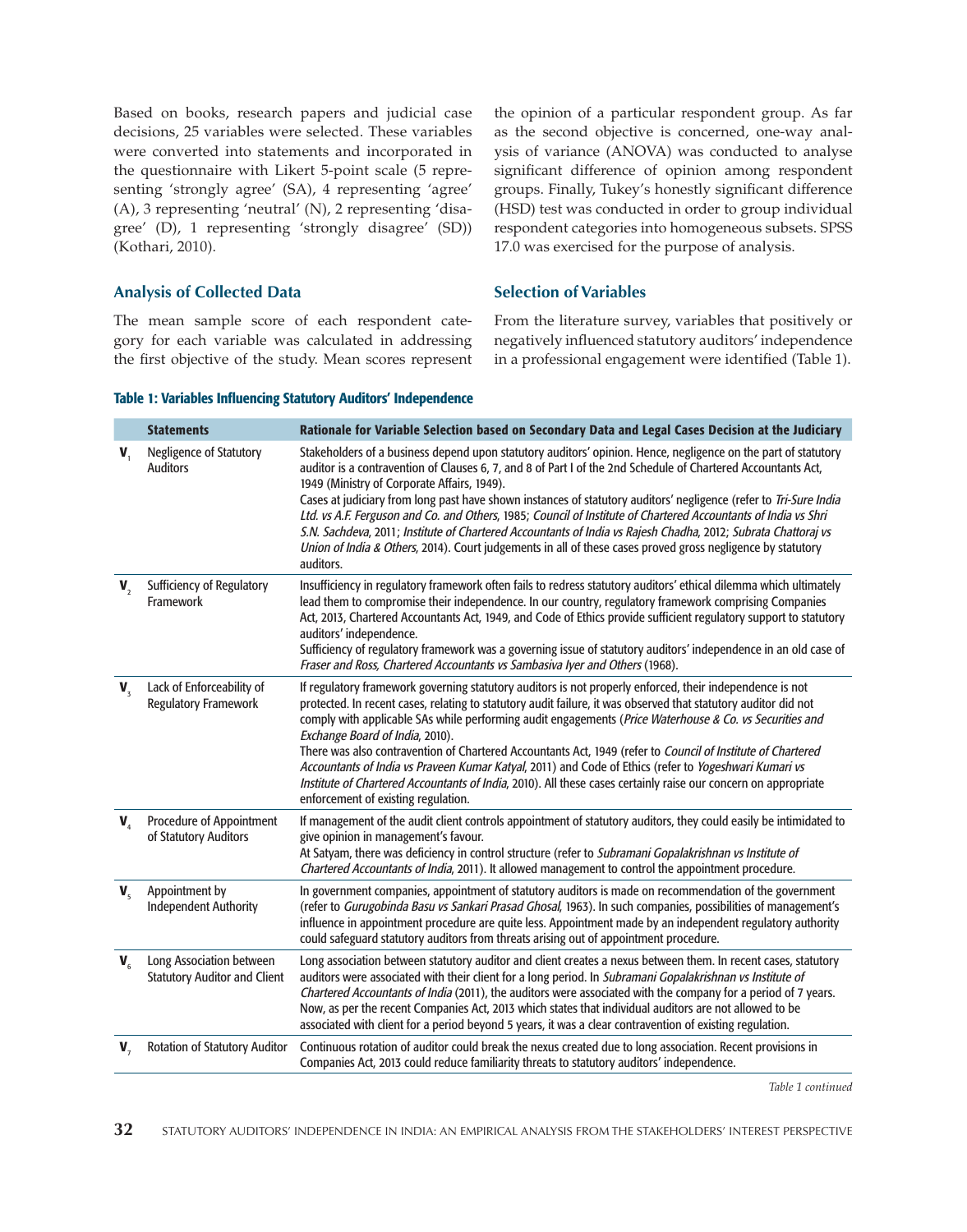#### *Table 1 continued*

|                                   | <b>Statements</b>                                                        | Rationale for Variable Selection based on Secondary Data and Legal Cases Decision at the Judiciary                                                                                                                                                                                                                                                                                                                                                                                                                                                                                                                                                                                                                                                                                                                                                                                                                                                                                                                                                                                                                                                                                                                                                                                                                                                                     |
|-----------------------------------|--------------------------------------------------------------------------|------------------------------------------------------------------------------------------------------------------------------------------------------------------------------------------------------------------------------------------------------------------------------------------------------------------------------------------------------------------------------------------------------------------------------------------------------------------------------------------------------------------------------------------------------------------------------------------------------------------------------------------------------------------------------------------------------------------------------------------------------------------------------------------------------------------------------------------------------------------------------------------------------------------------------------------------------------------------------------------------------------------------------------------------------------------------------------------------------------------------------------------------------------------------------------------------------------------------------------------------------------------------------------------------------------------------------------------------------------------------|
| $V_{\rm g}$                       | Maximum Limit of Audit Fee                                               | High remuneration makes a statutory auditor financially dependent on the management. A limit to such<br>economic dependence is therefore needed. In the legal case Gurugobinda Basu vs Sankari Prasad Ghosal<br>(1963), auditors received remuneration from two companies which were at conflicts of interest between<br>themselves. It was a contravention of Companies Act, 1956.<br>In Subramani Gopalakrishnan vs Institute of Chartered Accountants of India (2011), statutory auditors received<br>exorbitant fees for audit and non-audit services.<br>In the legal case Shri Mahendra Kumar Mahajan vs Institute of Chartered Accountants of India (2012), auditors<br>received fees both as auditors and members of management. All these real life case examples prompt us to<br>propose a maximum limit to the total remuneration that can be paid to an auditor.                                                                                                                                                                                                                                                                                                                                                                                                                                                                                           |
| $V_{\rm q}$                       | Close Relationship between<br><b>Statutory Auditor and</b><br>Management | Close relationship with management members often influence an auditor to issue a clean report without<br>undertaking proper audit procedure. There are several instances where auditors were closely related with<br>members of the client company.<br>In the legal case Shri Mahendra Kumar Mahajan vs Institute of Chartered Accountants of India (2012), the<br>partner of the accounting firm was also in the managing board of the client. In the legal case, Yogeshwari<br>Kumari vs Institute of Chartered Accountants of India (2010), the auditor was also the director of the company.<br>It was a contravention of Code of Ethics.                                                                                                                                                                                                                                                                                                                                                                                                                                                                                                                                                                                                                                                                                                                          |
| $\mathbf{V}_{_{10}}$              | <b>Provision for Non-Audit</b><br><b>Services</b>                        | Certain non-audit services by statutory auditors sometimes influence independent review process. In several<br>recent cases, it was observed that auditors provided consultancy services to the company contravening the code<br>of ethics, for example, Institute of Chartered Accountants of India vs L.K. Ratna & Others (1986); Talluri Srinivas<br>vs Institute of Chartered Accountants of India (2010); Council of Institute of Chartered Accountants of India vs<br>Praveen Kumar Katyal (2011).<br>In some other legal cases, statutory auditors provided certain services without taking permission from the<br>professional institute which held them responsible for contravening Chartered Accountants Act, 1949. Other<br>such cases are: Fraser and Ross, Chartered Accountants vs Sambasiva Iyer and Others (1968); N.K. Gupta vs<br>Institute of Chartered Accountants of India (1990); Council of Institute of Chartered Accountants of India vs Shri<br>S.N. Sachdeva (2011), etc.                                                                                                                                                                                                                                                                                                                                                                  |
| $V_{\rm H}$                       | Prohibition of Non-Audit<br><b>Services</b>                              | Complete prohibition of non-audit services by statutory auditors could be solution to the aforesaid problem. Recent<br>Companies Act, 2013 have specified some services which could not be provided by an auditor to its audit client.                                                                                                                                                                                                                                                                                                                                                                                                                                                                                                                                                                                                                                                                                                                                                                                                                                                                                                                                                                                                                                                                                                                                 |
| $\mathbf{V}_{12}$                 | <b>Strong Disciplinary</b><br>Framework                                  | Strong disciplinary framework discourages statutory auditors to get involved in professional misconducts.<br>Disciplinary Committee of ICAI decides on the disciplinary sanction against a statutory auditor based on severity<br>of his crime. Professional misconduct as defined in Chartered Accountants Act, 1949 attracts disciplinary<br>sanction.<br>In India highest disciplinary sanction was provided to statutory auditors at Satyam. It was imprisonment and<br>cancellation of membership certificate (refer to Central Bureau of Investigation, Hyderabad vs Subramani<br>Gopalakrishnan, 2011). However, in most of the cases, statutory auditors are either reprimanded (Council of<br>Institute of Chartered Accountants of India vs Shri S.N. Sachdeva, 2011) or their names are removed from the<br>list of practicing members for a period ranging from 1 to 3 years (refer to Institute of Chartered Accountants of<br>India vs Rajesh Chadha, 2012; Council of Institute of Chartered Accountants of India vs K.K. Gupta, 2008).<br>In some of these legal cases, sometimes the defendant auditor files a petition against the punitive action taken<br>against them. Based on merit of the case, the court may approve or dismiss their appeal. Hence, a strong and<br>effective disciplinary framework is a prerequisite of independent audit. |
| $V_{13}$                          | <b>Strengthening Audit</b><br>Committee                                  | Audit Committee is an independent board committee nominated by the shareholders to look after their interest<br>by keeping a constant oversight on statutory auditors' selection and performance. Strengthening competence<br>and independence of this committee will safeguard statutory auditors' independence.<br>In some known scandals (refer to Subramani Gopalakrishnan vs Institute of Chartered Accountants of India, 2011),<br>internal control system was not sufficient and the Audit Committee failed to perform its role. The result is well<br>known to us. Hence, a strong Audit Committee is also required for helping auditors in independent audit process.                                                                                                                                                                                                                                                                                                                                                                                                                                                                                                                                                                                                                                                                                         |
| $\boldsymbol{\mathsf{V}}_{_{14}}$ | <b>Effectiveness of Peer Review</b><br>Committee                         | Compliance of technical and ethical standard in an audit engagement is reviewed by a select member of the<br>Peer Review Committee under Council of Chartered Accountants of India. This mechanism enforces existing<br>regulation on statutory auditors' independence. In some cases, regulatory authorities in India conduct separate<br>audit in the company's books and find out the lacuna in existing audit procedures.<br>In the legal case Partha Ghosh vs Institute of Chartered Accountants of India (2009), special audit done by RBI<br>identified some irregularities which could not be found by the auditors.<br>Though peer review enforced by ICAI is a comprehensive mechanism, in legal case P. Rama Krishna vs Institute<br>of Chartered Accountants of India (2010), it was observed that both audit partner and concurring review partner<br>in the client company was from the same accounting firm. Hence, the review was not an independent review.<br>Effectiveness of peer review mechanism is thus an important tool to ensure statutory auditors' independence.                                                                                                                                                                                                                                                                           |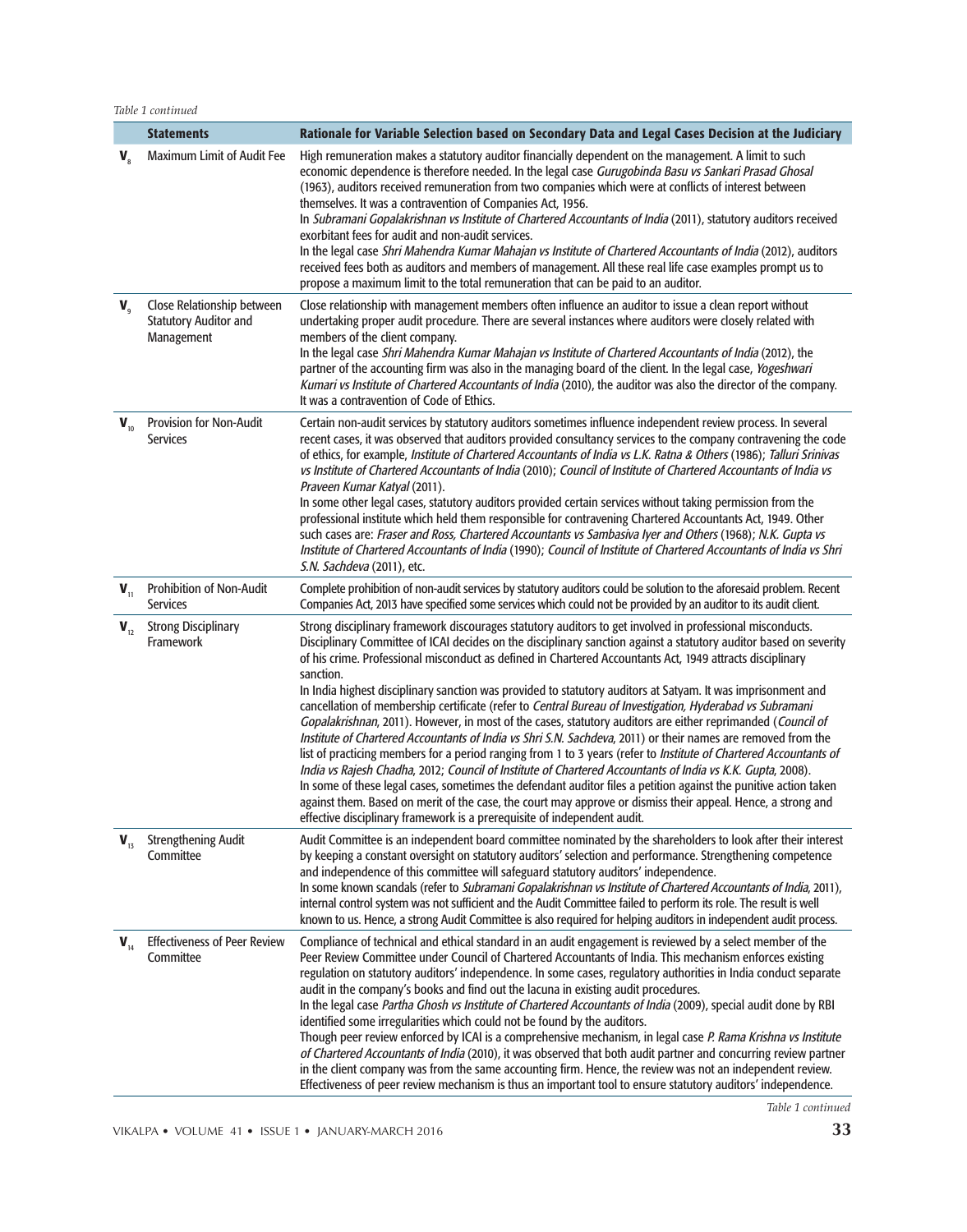*Table 1 continued*

|          | <b>Statements</b>                                                          | Rationale for Variable Selection based on Secondary Data and Legal Cases Decision at the Judiciary                                                                                                                                                                                                                                                                         |
|----------|----------------------------------------------------------------------------|----------------------------------------------------------------------------------------------------------------------------------------------------------------------------------------------------------------------------------------------------------------------------------------------------------------------------------------------------------------------------|
| $V_{15}$ | <b>Modification in Company</b><br>Law                                      | Recent introduction of Companies Act, 2013 incorporates certain new provisions aiming at protection of statutory<br>auditors' independence. Its provisions relating to rotation of auditors, non-audit services are some of them.                                                                                                                                          |
| $V_{16}$ | <b>Establishment of Oversight</b><br>Authority                             | Recent Companies Act, 2013 mandates establishment of National Financial Reporting Authority (NFRA) which,<br>with many of its other activities, is supposed to oversee audit operations in the country. It is expected to enforce<br>regulatory pronouncements on statutory auditors' independence.                                                                        |
| $V_{17}$ | Need for Ethical Education                                                 | Ethical education in every sphere of life could help a person to understand the true meaning of ethics and its<br>impact on their decision making (Mayer et al., 2005).                                                                                                                                                                                                    |
| $V_{18}$ | Incorporation of Ethics in<br><b>Accounting Curriculum</b>                 | Inclusion of ethics in professional accounting curriculum could help a statutory auditor to understand the<br>ethical implication of their every professional decision (Ghaffari et al., 2008).                                                                                                                                                                            |
| $V_{19}$ | <b>Need for Awareness</b><br>Programme by ICAI                             | Awareness programmes on ethics could facilitate a practical approach to the ethical knowledge. This sometimes<br>may prove to be beneficial in resolving ethical dilemma.                                                                                                                                                                                                  |
| $V_{20}$ | <b>Need for Orientation</b><br>Programme by ICAI and<br>Academic Institute | A constructive collaboration between professional bodies and academic world could facilitate exchange of<br>ideas in a wide spectrum. It will result in improvement in accounting curriculum and ethics will get a special<br>importance in it (Copeland, 2005).                                                                                                           |
| $V_{21}$ | <b>Need for Practical Training</b><br>to Resolve Ethical Conflict          | Practical training on ethics directly addresses ethical problems faced by a statutory auditor. Legal case Fraser<br>and Ross, Chartered Accountants vs Sambasiva Iyer and Others (1968) shows that lack of statutory auditors'<br>independence was mostly due to statutory auditors' lack of ethical awareness which could be improved through<br>broad academic training. |
| $V_{22}$ | <b>Rewarding Statutory</b><br><b>Auditors for Ethical Practice</b>         | If statutory auditors get rewarded for ethical performance, it might provide other auditors some impetus to be<br>ethical in their future engagements.                                                                                                                                                                                                                     |
| $V_{23}$ | Uniformity of Code of<br>Conduct                                           | In cross-country audit engagements, auditors falter in their ethical duty by using the loopholes of regulatory<br>mismatch in two countries. This situation could be avoided if regulatory framework across the globe were<br>uniform (Vittal, 2000).                                                                                                                      |
| $V_{24}$ | <b>Lucidity in Audit Report</b>                                            | Most of the investors do not have technical knowledge in the fields of accounting or auditing. Hence, Audit<br>Report should be made more lucid for understanding of the common investors.                                                                                                                                                                                 |
| $V_{25}$ | Mass Media's Role of Public<br><b>Awareness on Audit Ethics</b>            | In this media-centric environment, ethical awareness of auditors should be spread with the help of newspaper,<br>television, and social networking sites. It could improve the current situation.                                                                                                                                                                          |

**Source:** Authors' compilation from legislations, case decisions at the Judiciary and research papers.

Perceptions of 601 respondents from different occupations on these variables were collected using a pretested, close-ended, and structured questionnaire based on the method specified in the research methodology.

## **Demographic Profile of Respondents**

A brief demographic profile of the respondents is given in Table 2.

Table 2 reflects the general characteristics of the sample: Small proportion of female respondents indicates male domination in the sample. Demographic profile of respondents based on their age signifies that respondents with diverse level of experience have participated in the study.

Sample respondents were selected on the basis of their occupation. From the demographic profile, it is clear that there was maximum participation from academic communities (academicians and students), followed by statutory auditors – Chartered Accountants (CAs)

and Cost & Management Accountants (CMAs). Other two groups are also important for the current research. Though the proportion of respondents from investors and corporate executives is less than the other four groups, their considerable participation makes the total sample a balanced one.

## **RESULTS AND DISCUSSION**

#### **Analysis of Overall Opinion of Individual Respondent Categories for Each Variable**

The opinion of respondents on each of the select variables was incorporated in a data sheet and analysed with the help of a statistical software. As mentioned in the research methodology, each respondent's degree of agreement with a particular variable was represented by a score. After incorporating the data in the statistical software, the mean score of each respondent category and the overall mean score for each variable was calculated. As '3' represented a 'neutral' opinion of a respondent,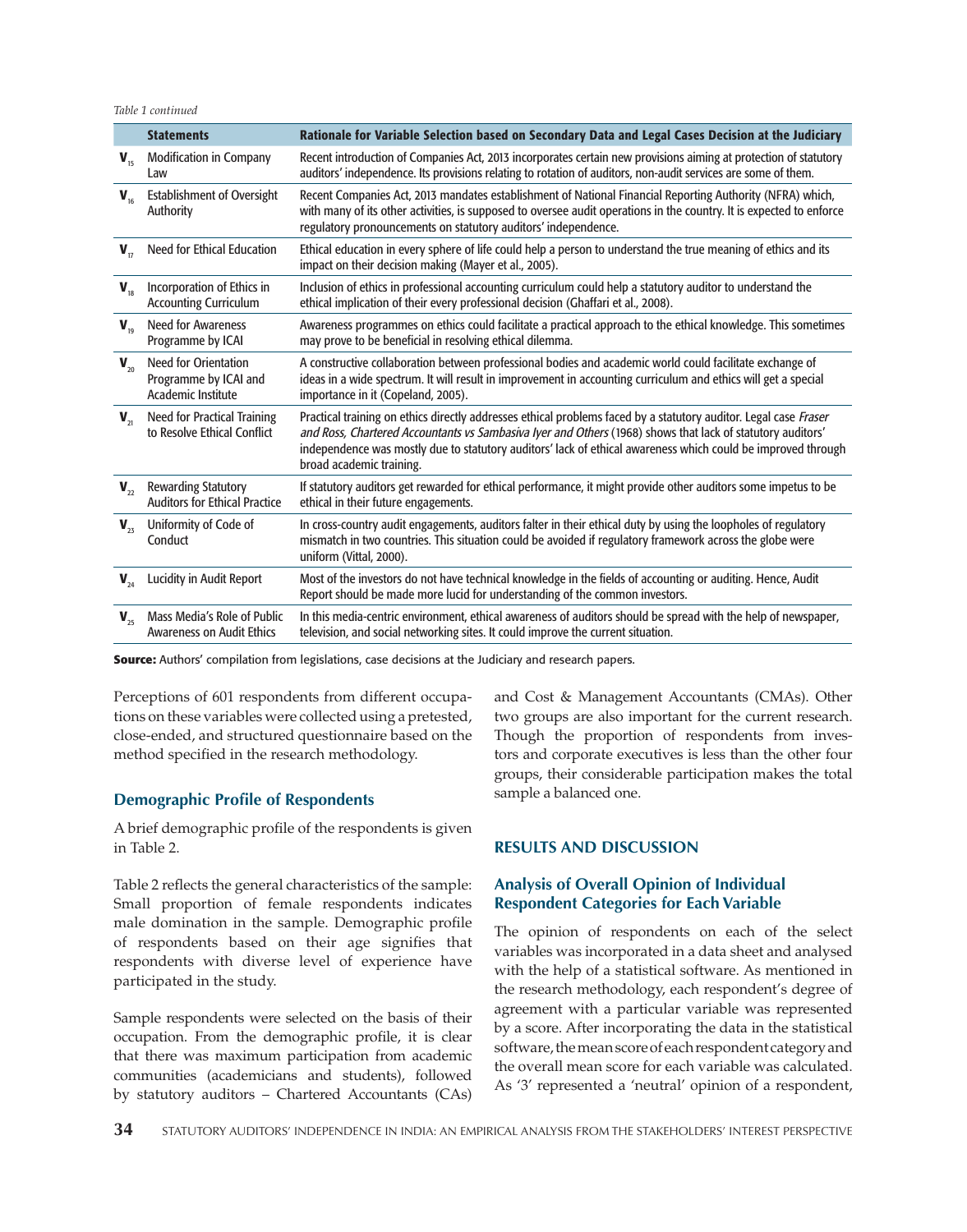scores more than 3 signified agreement with a particular variable and vice versa. Opinions of each respondent group or the entire sample for a particular variable were obtained from these mean scores. Respondent categories with mean scores greater than the overall average had greater degree of agreement with a particular variable than the rest. Important observations in this regard are shown in Table 3.

#### Table 2: Demographic Profile of Respondents

|                                         |                              |                                                     |      | <b>Demographic Profile Based on Gender</b>     |      |                |                                                |          |               |                        |      |
|-----------------------------------------|------------------------------|-----------------------------------------------------|------|------------------------------------------------|------|----------------|------------------------------------------------|----------|---------------|------------------------|------|
|                                         | <b>Male</b><br>$\frac{0}{0}$ |                                                     |      |                                                |      |                | <b>Female</b>                                  |          |               | $\frac{0}{0}$          |      |
|                                         | 522<br>86.9                  |                                                     |      |                                                |      |                | 79                                             |          |               | 13.1                   |      |
| <b>Demographic Profile Based on Age</b> |                              |                                                     |      |                                                |      |                |                                                |          |               |                        |      |
| Young (Age less than<br>30 years)       |                              | Middle Aged (Age between<br>0/0<br>30 and 50 years) |      |                                                |      | 0/0            | <b>Experienced (Age</b><br>more than 50 years) |          |               | 0/0                    |      |
| 194                                     |                              | 32.3                                                |      | 279                                            |      |                | 128<br>46.4                                    |          |               | 21.3                   |      |
|                                         |                              |                                                     |      | <b>Demographic Profile Based on Occupation</b> |      |                |                                                |          |               |                        |      |
| <b>CA</b>                               | 0/0                          | <b>CMA</b>                                          | 0/0  | Academician                                    | 0/0  | <b>Student</b> | 0/0                                            | Investor | $\frac{0}{0}$ | Corporate<br>Executive | 0/0  |
| 101                                     | 16.8                         | 94                                                  | 15.6 | 111                                            | 18.5 | 118            | 19.6                                           | 86       | 14.3          | 91                     | 15.1 |

**Source:** Compilation of primary data using SPSS.

#### Table 3: Mean Scores of Individual Respondent Categories and Overall Mean Scores

| <b>Variable</b>                                                                                                                                                                                                                                                  | <b>Variable Name</b>                                                                                                                                                                                                                                                                                     | <b>CA</b> | <b>CMA</b> | <b>Academician Student</b> |      | <b>Investor</b> | <b>Corporate Executive</b> | <b>Overall Average Score</b> |  |  |
|------------------------------------------------------------------------------------------------------------------------------------------------------------------------------------------------------------------------------------------------------------------|----------------------------------------------------------------------------------------------------------------------------------------------------------------------------------------------------------------------------------------------------------------------------------------------------------|-----------|------------|----------------------------|------|-----------------|----------------------------|------------------------------|--|--|
| $\mathbf{V}_{1}$                                                                                                                                                                                                                                                 | Negligence of Statutory<br><b>Auditors</b>                                                                                                                                                                                                                                                               | 3.43      | 3.69       | 3.83                       | 3.82 | 3.33            | 3.22                       | 3.57                         |  |  |
| Entire sample agrees that statutory auditors were negligent in performing their duties.<br>Degree of agreement of academicians, students and CMAs are more than other three categories.                                                                          |                                                                                                                                                                                                                                                                                                          |           |            |                            |      |                 |                            |                              |  |  |
| $\mathbf{V}_{2}$                                                                                                                                                                                                                                                 | Sufficiency of Regulatory 3.46<br>Framework                                                                                                                                                                                                                                                              |           | 2.87       | 2.55                       | 2.74 | 3.36            | 3.36                       | 3.03                         |  |  |
|                                                                                                                                                                                                                                                                  | All the sample respondents are neutral to the issue of sufficiency of regulatory framework.<br>Degree of agreement of CAs, investors and corporate executives are higher than the other three categories.                                                                                                |           |            |                            |      |                 |                            |                              |  |  |
| $V_{\frac{1}{3}}$                                                                                                                                                                                                                                                | Lack of Enforceability of<br><b>Regulatory Framework</b>                                                                                                                                                                                                                                                 | 2.98      | 3.48       | 3.79                       | 3.57 | 3.2             | 3.43                       | 3.42                         |  |  |
| All the sample respondents agree with this variable. They think regulatory framework for statutory auditors are not properly enforced.<br>Academicians, CMAs, students and corporate executives show a higher degree of agreement than the other two categories. |                                                                                                                                                                                                                                                                                                          |           |            |                            |      |                 |                            |                              |  |  |
| $V_{4}$                                                                                                                                                                                                                                                          | Procedure of<br>Appointment of<br><b>Statutory Auditors</b>                                                                                                                                                                                                                                              | 3.5       | 3.41       | 3.74                       | 3.03 | 3.21            | 3.23                       | 3.36                         |  |  |
|                                                                                                                                                                                                                                                                  | Overall sample respondents are slightly inclined to agreement with this variable. They think that procedure of appointment slightly influences<br>statutory auditors' independence.<br>Extent of agreement of CAs, CMAs, and academicians are higher than students, investors, and corporate executives. |           |            |                            |      |                 |                            |                              |  |  |
| $V_{\rm s}$                                                                                                                                                                                                                                                      | Appointment by<br><b>Independent Authority</b>                                                                                                                                                                                                                                                           | 3.21      | 3.53       | 3.73                       | 3.36 | 3.34            | 3.32                       | 3.42                         |  |  |
|                                                                                                                                                                                                                                                                  | Average score of all respondents shows that all the respondents partially advocate establishment of an independent appointing body.<br>CMAs and academicians have high degree of agreement with this variable than the other four respondent categories.                                                 |           |            |                            |      |                 |                            |                              |  |  |
| $\mathbf{V}_{\scriptscriptstyle{6}}$                                                                                                                                                                                                                             | <b>Long Association</b><br>between Statutory<br><b>Auditor and Client</b>                                                                                                                                                                                                                                | 3.6       | 4.05       | 4.12                       | 3.69 | 4.15            | 4.16                       | 3.95                         |  |  |
|                                                                                                                                                                                                                                                                  | All respondents together believe that long period of association between statutory auditors and management impairs former's independence.                                                                                                                                                                |           |            |                            |      |                 |                            |                              |  |  |

CMAs, academicians, investors and corporate executives have a strong inclination towards this issue whereas CAs and students only agree with this statement.

*Table 3 continued*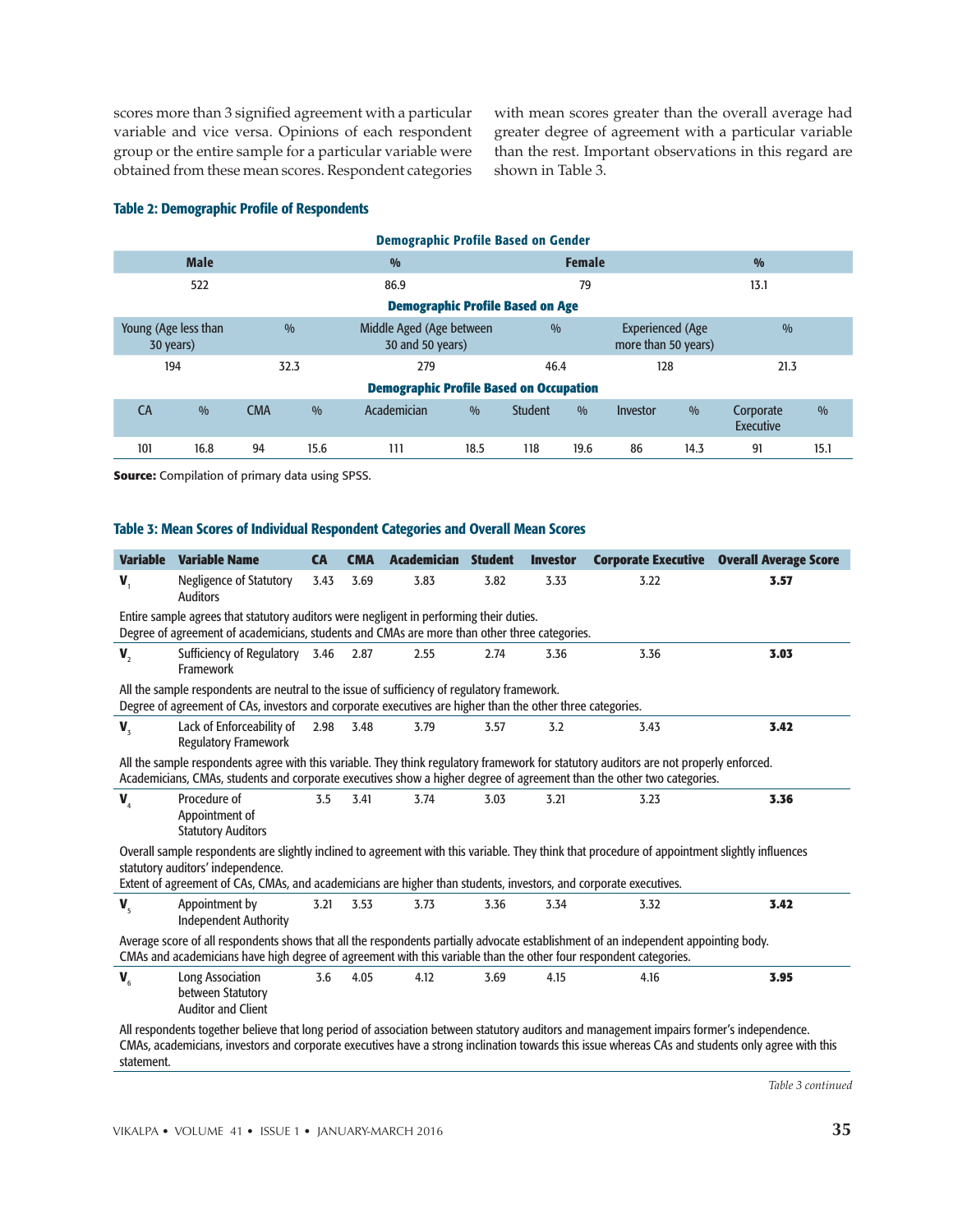**Variable Variable Name CA CMA Academician Student Investor Corporate Executive Overall Average Score**   $V_{7}$ Rotation of Statutory Auditor 3.79 4.06 4.13 3.86 4.21 4.19 **4.03** All respondents together agree with the statement that rotation of auditor could safeguard statutory auditors' independence. CMAs, academicians, investors and students have strong agreement with this issue whereas CAs and students only agree with it. **V**<sub>8</sub> Maximum Limit of Audit Fee 2.29 3.01 3.3 3.32 2.99 3.26 **3.04** All respondents are neutral in their approach towards fixing a maximum limit on total fees for statutory auditors. Students and Corporate Executives however slightly believe that there should be a maximum limit on total fees for auditors. CAs clearly disagrees with this proposal.  $V_{\rm q}$ Close Relationship between Statutory Auditor and Management 4.57 4.39 4.49 4.08 4.21 4 **4.29** All respondents together believe that close relationship between statutory auditors and management impairs their independence. CAs, CMAs and Academicians strongly believe this fact whereas other three categories only agree with it. **V**<sub>10</sub> Provision for Non-Audit Services 3.06 3.33 3.53 3.39 3.14 3.14 **3.28** All respondents are slightly inclined to agree with the statement that provision for non-audit services impairs statutory auditors' independence. Degree of agreement of CMAs, academicians and students are more than the other three categories.  $V_{11}$  Prohibition of Non-Audit 2.53 Services 2.53 2.76 3.18 3.31 2.78 3 **2.95** All the respondents together are neutral to the suggestion of prohibiting non-audit services for statutory auditors. Degree of disagreement with this statement for CAs, CMAs and investors are more than the other three categories. **V**<sub>12</sub> Strong Disciplinary Framework 3.94 4.07 4.17 3.9 4.37 4 **4.07** All the respondents together believe that existence of a strong disciplinary framework could safeguard statutory auditors' independence. Academicians and investors have high degree of agreement with this issue than rest of the four respondent categories. **V**<sub>13</sub> Strengthening Audit **Committee** 2.5 3 3.94 3.87 3.62 3.86 **3.48** All respondents slightly agree that Audit Committee should be strengthened to safeguard statutory auditors' independence. CAs, CMAs with average score less than overall average score are neutral to the effectiveness of this safeguard whereas other four categories closely believe that Audit Committee could be an important solution to protection of stakeholders' interest. **V**<sub>14</sub> Effectiveness of Peer Review Committee 3.34 3.35 3.86 3.78 3.53 3.35 **3.55** From the overall average score, it can be can be inferred that the entire sample slightly agrees with the statement that peer review committee is an effective mechanism for safeguarding statutory auditors' independence. CAs, CMAs, investors and corporate executives with average scores of less than overall score are neutral to the effectiveness of this measure where other two groups do advocate its effectiveness. **V**<sub>15</sub> Modification in Company Law 3.44 3.76 3.84 3.87 3.62 3.71 **3.71** From the overall average score, it can be inferred that all the respondents support modification in the company's law. Degree of agreement with this statement for CAs and Investors are less than other four categories. **V**<sub>16</sub> Establishment of Oversight Authority 3.63 3.89 3.99 3.98 3.53 2.96 **3.69** Overall average score exhibits agreement of overall sample respondents with this statement. They believe an oversight authority could improve present situation. Degree of agreement with this statement for CAs, Investors, and Corporate Executives are less than other three categories. *Table 3 continued*

| $\mathbf v$ | Need for Ethical                                                                                                 |  | 4.01 | 3.93 | 3.81 |  | 3.93 | 3.87 |  |  |
|-------------|------------------------------------------------------------------------------------------------------------------|--|------|------|------|--|------|------|--|--|
|             |                                                                                                                  |  |      |      |      |  |      |      |  |  |
|             | All account that is good also also had been been concerned by the formation of a statement of the local basis of |  |      |      |      |  |      |      |  |  |

All respondents agree that ethical education is extremely needed for improving statutory auditors' independence. Degree of agreement of Academicians, Students, and Corporate Executives with this statement is more than other three categories.

*Table 3 continued*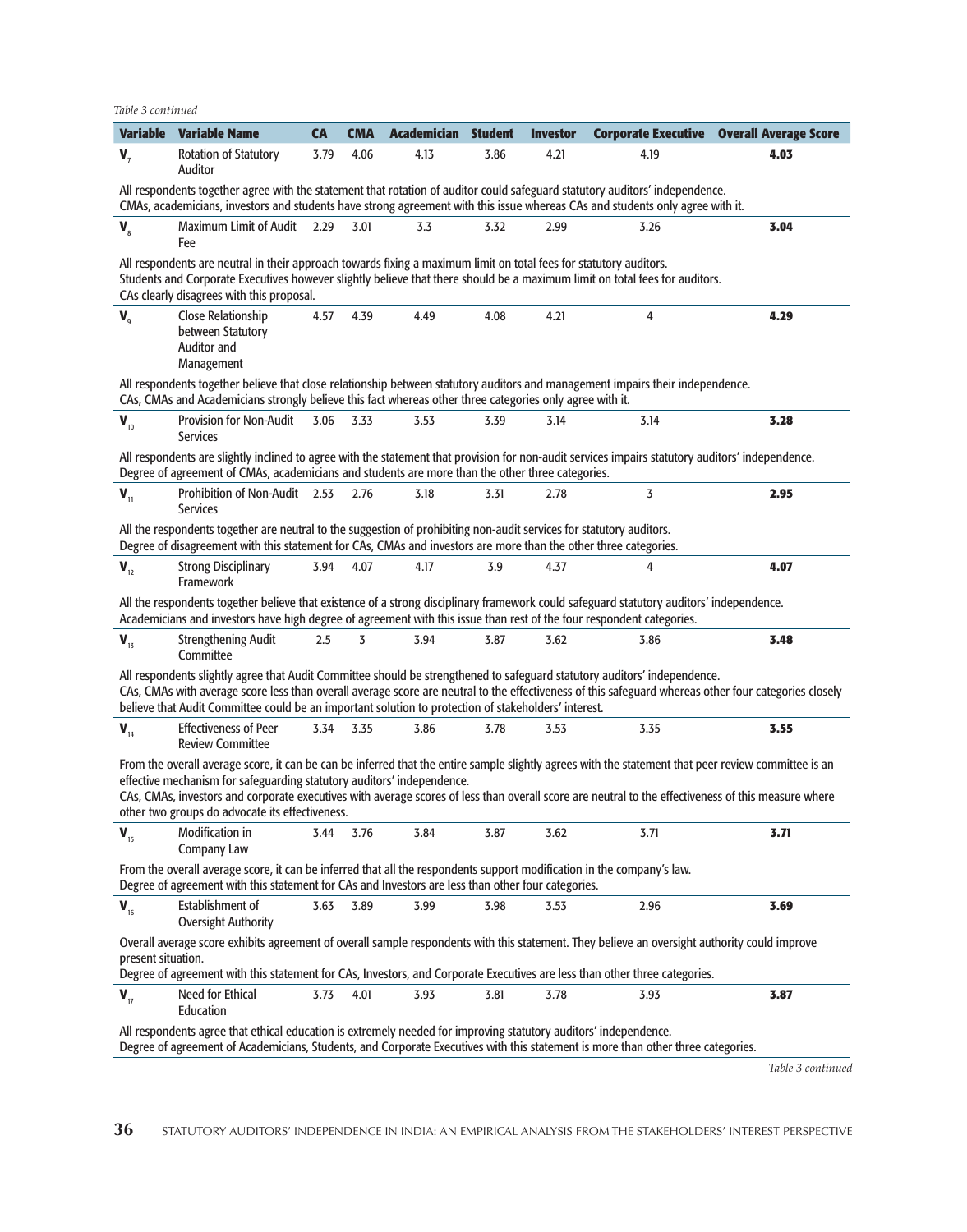|                                                                                                                                                                                                                                                                                                                                                                                                       | Variable Variable Name                                                                                                                                                                                                                                                                                                                                         | <b>CA</b> | <b>CMA</b> | <b>Academician Student</b> |      | <b>Investor</b> |      | <b>Corporate Executive Overall Average Score</b>                                                                                                         |  |  |
|-------------------------------------------------------------------------------------------------------------------------------------------------------------------------------------------------------------------------------------------------------------------------------------------------------------------------------------------------------------------------------------------------------|----------------------------------------------------------------------------------------------------------------------------------------------------------------------------------------------------------------------------------------------------------------------------------------------------------------------------------------------------------------|-----------|------------|----------------------------|------|-----------------|------|----------------------------------------------------------------------------------------------------------------------------------------------------------|--|--|
| $V_{18}$                                                                                                                                                                                                                                                                                                                                                                                              | Incorporation of<br><b>Ethics in Accounting</b><br>Curriculum                                                                                                                                                                                                                                                                                                  | 3.71      | 3.98       | 3.85                       | 3.92 | 3.73            | 3.92 | 3.85                                                                                                                                                     |  |  |
| From overall average score, it can be observed that all respondents believe that ethics should be incorporated in current accounting curriculum.<br>Level of inclination of CAs and investors with this statement is less than that of the other four categories.                                                                                                                                     |                                                                                                                                                                                                                                                                                                                                                                |           |            |                            |      |                 |      |                                                                                                                                                          |  |  |
| $V_{19}$                                                                                                                                                                                                                                                                                                                                                                                              | <b>Need for Awareness</b><br>Programme by ICAI                                                                                                                                                                                                                                                                                                                 | 3.72      | 3.9        | 4.1                        | 3.97 | 4.03            | 3.86 | 3.94                                                                                                                                                     |  |  |
| All the sample respondents think that awareness programmes could improve ethical orientation of a statutory auditor.<br>Degree of agreement of academicians, students and investors with this statement is more than that of the other three categories.                                                                                                                                              |                                                                                                                                                                                                                                                                                                                                                                |           |            |                            |      |                 |      |                                                                                                                                                          |  |  |
| $\mathbf{V}_{_{20}}$                                                                                                                                                                                                                                                                                                                                                                                  | <b>Need for Orientation</b><br>Programme by ICAI and<br>Academic Institute                                                                                                                                                                                                                                                                                     | 3.56      | 3.95       | 4.09                       | 3.93 | 3.94            | 3.87 | 3.89                                                                                                                                                     |  |  |
|                                                                                                                                                                                                                                                                                                                                                                                                       | CMAs, academicians, students and investors have high degree of agreement with this measure in comparison to the other two categories.                                                                                                                                                                                                                          |           |            |                            |      |                 |      | Overall respondents exhibit an agreement with the proposal of introducing orientation programmes by ICAI and Academic Institutes for statutory auditors. |  |  |
| $V_{21}$                                                                                                                                                                                                                                                                                                                                                                                              | Need for Practical<br><b>Training to Resolve</b><br><b>Ethical Conflict</b>                                                                                                                                                                                                                                                                                    | 3.52      | 3.88       | 4.05                       | 3.81 | 4.01            | 3.87 | 3.86                                                                                                                                                     |  |  |
| All the respondents believe that practical training for statutory auditors could resolve their ethical dilemmas and help them to work more<br>independently.<br>From the average score of individual respondent categories, the degree of agreement with this statement is more for CMAs, Academicians, Investors<br>and Corporate Executives in comparison with the other two respondent categories. |                                                                                                                                                                                                                                                                                                                                                                |           |            |                            |      |                 |      |                                                                                                                                                          |  |  |
| $V_{22}$                                                                                                                                                                                                                                                                                                                                                                                              | <b>Rewarding Statutory</b><br><b>Auditors for Ethical</b><br>Practice                                                                                                                                                                                                                                                                                          | 2.86      | 3.37       | 3.94                       | 4.03 | 3.67            | 4.13 | 3.68                                                                                                                                                     |  |  |
|                                                                                                                                                                                                                                                                                                                                                                                                       | The entire sample believes that rewarding a statutory auditor could encourage them to perform ethically and independently.<br>Academicians students, and corporate executives agree to this statement whereas other three categories represent a neutral approach.                                                                                             |           |            |                            |      |                 |      |                                                                                                                                                          |  |  |
| $V_{23}$                                                                                                                                                                                                                                                                                                                                                                                              | Uniformity of Code of<br>Conduct                                                                                                                                                                                                                                                                                                                               | 2.61      | 3.49       | 3.71                       | 3.89 | 3.4             | 3.27 | 3.42                                                                                                                                                     |  |  |
| conduct.                                                                                                                                                                                                                                                                                                                                                                                              | From the overall average score, it can be inferred that all the respondents are neutral to the necessity for implementing uniformity of code of<br>Where CAs, investors and corporate executives show a neutral approach, other three respondent categories slightly believe that uniformity could<br>resolve ethical confusions in cross-country engagements. |           |            |                            |      |                 |      |                                                                                                                                                          |  |  |
| $V_{24}$                                                                                                                                                                                                                                                                                                                                                                                              | Lucidity in Audit Report                                                                                                                                                                                                                                                                                                                                       | 3.03      | 3.37       | 3.94                       | 4.06 | 3.42            | 3.32 | 3.55                                                                                                                                                     |  |  |
|                                                                                                                                                                                                                                                                                                                                                                                                       | From the overall average score, it can be inferred that all the respondents agree with bringing more lucidity in the audit report.<br>Academicians, and students, with an average score of more than overall average, clearly support this move whereas the other four respondent<br>categories are neutral in their approach.                                 |           |            |                            |      |                 |      |                                                                                                                                                          |  |  |
| $V_{25}$                                                                                                                                                                                                                                                                                                                                                                                              | Mass Media's Role of<br><b>Public Awareness on</b><br><b>Audit Ethics</b>                                                                                                                                                                                                                                                                                      | 2.67      | 3.01       | 3.62                       | 3.7  | 3.08            | 3.16 | 3.24                                                                                                                                                     |  |  |
|                                                                                                                                                                                                                                                                                                                                                                                                       | All the respondents show a neutral approach to involvement of mass media.<br>Academicians and students believe mass media should play a role. But other four categories are neutral in their approach.                                                                                                                                                         |           |            |                            |      |                 |      |                                                                                                                                                          |  |  |

**Source:** Compilation of primary data using SPSS.

*Table 3 continued*

Following inferences can be drawn from Table 3:

All the respondents believed that statutory auditors were negligent in performing their duties in the case of recent corporate setbacks. Some of the legal cases, referred to in this study, also point to the same conclusion. In some of these cases, statutory auditors failed to verify assets of the company (refer to *Council of Institute of Chartered Accountants of India vs V Rajaram of V Rajaram and Co.*, 1959), while in some other cases,

they failed to perform with due diligence (refer to *Council of Institute of Chartered Accountants of India vs R Ayyavoo*, 2003). There were some cases where statutory auditors published their report without collecting sufficient and appropriate pieces of evidence on a particular issue (*refer to Narayanan Nambudiri vs Institute of Chartered Accountants of India,* 2005). In a nutshell, there are ample examples where statutory auditors failed to detect irregularities in the books of accounts of a corporate enterprise (refer to *Council of Institute of Chartered*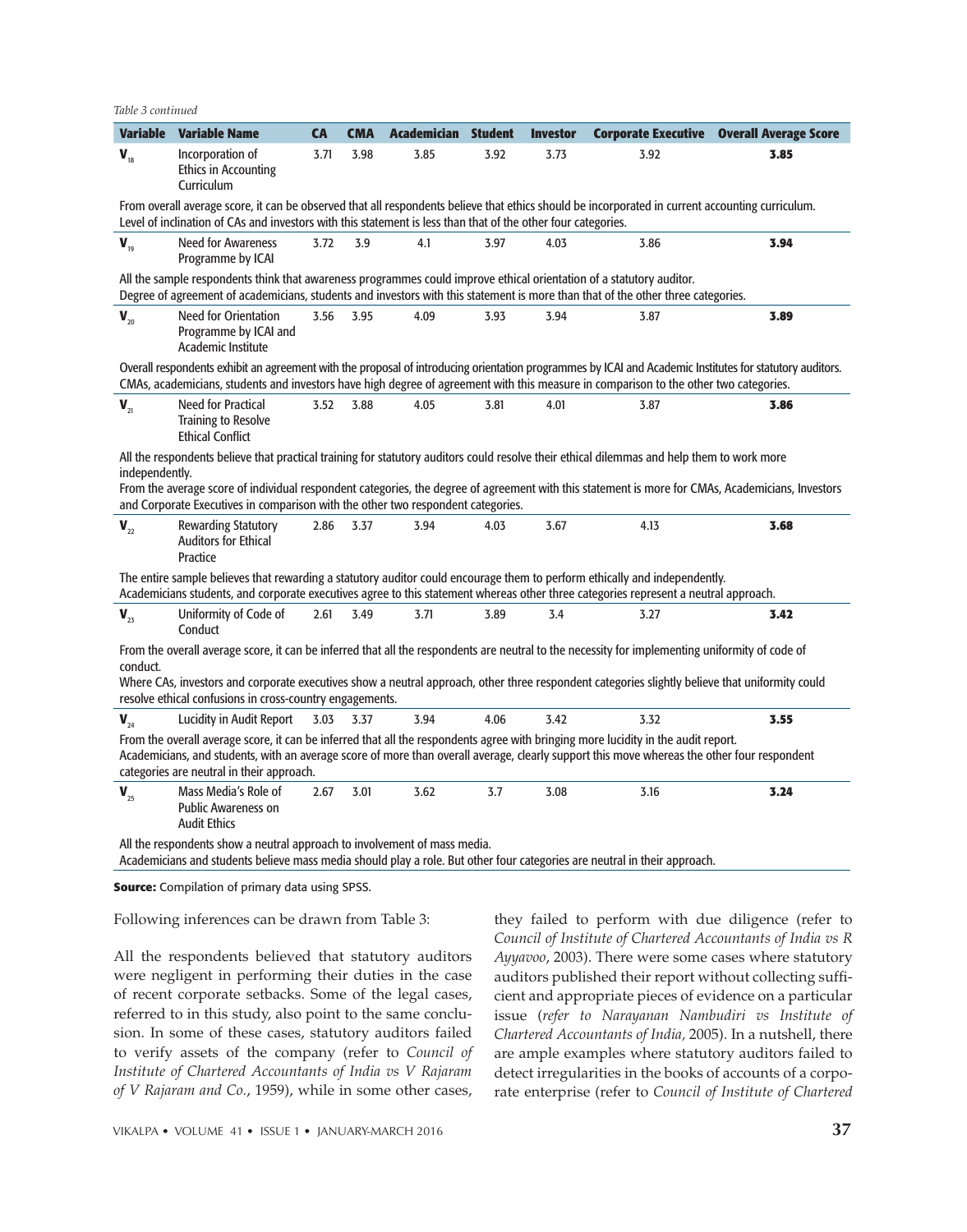*Accountants of India vs R N Bahl*, 2006). Some audit failures were due to absolute negligence on the part of the auditor, while others were due to their alleged lack of independence. All these legal case examples support the empirical finding of this study that statutory auditors are negligent in performing their duties.

Long association with audit client and close relationship with management impairs a statutory auditor's independence in a professional engagement. In the legal case, *Tri-Sure India Ltd. vs AF Ferguson and Co. and Others* (1985), statutory auditors were associated with the client for a long period of time. However, at that time, rotation of the auditor was not a mandatory requirement. The result on close professional relationship is also supported by the legal case *Subramani Gopalakrishnan vs Institute of Chartered Accountants of India* (2011).

Rotation of the auditor, maximum limit of audit fee, strong disciplinary framework, external review of audit work, modification in company law, establishment of oversight authority, and all the activities that go on improving ethical orientation of statutory auditors have been proposed as a measure of solution by the entire sample. Cases like Satyam (refer to *Talluri Srinivas vs Institute of Chartered Accountants of India*, 2010) could be avoided if there was a limit on the total remuneration at the time of the Satyam scandal. A strong disciplinary structure could also escape many more fraud cases (refer to *Council of Institute of Chartered Accountants of India vs Praveen Kumar Katyal*, 2011) that took advantage of the lax disciplinary framework. Individual respondents are widely segmented among themselves for their opinion on each variable.

In most of the cases, the sample from academic community is found to behave uniformly. On the other hand, statutory auditors represented by CAs and CMAs have similar views on some issues. Corporate executives mostly go with the views of academic community. Investors are rather sceptical on the solutions provided to improve statutory auditors' independence.

## **Analysis of Significant Difference in the Opinion of Select Occupational Groups**

With a view to analyse the significant difference in the opinions of select respondent categories, the following steps were taken:

1. *Hypothesis*. The opinion of individual respondent categories is represented by their mean scores.

Therefore, with a view to test whether a significant difference exists in the opinion of the population of individual respondent categories, the following null and alternate hypotheses were proposed:

Null Hypothesis  $(H_0)$ : Population mean of individual respondent categories are equal.

Alternate Hypothesis  $(H_1)$ : Population mean of any two respondent categories are not equal.

- 2. *Statistical Test*. With a view to test the aforesaid hypotheses for each of the variables selected under this study, one-way ANOVA (Driscoll, 1996) was conducted. It is a parametric test conducted to determine whether an independent variable has an influence on the dependent observations. In this study, the occupation of respondents is the independent variable. If significant difference does not exist among individual respondent categories, it can be inferred that occupation does not have significant influence on individual observations of respondents.
- 3. *Test Statistics*. Test statistics (*F*) in one-way ANOVA is calculated based on the following formula (Kothari, 2010):

$$
F = MS_{between} / MS_{within'}
$$

where MS (Mean Square)  $_{between}$  = SS (Sum of Square) between  $/$  (C – 1); MS  $_{\text{within} =}$  SS  $_{\text{within}}$   $/$  (N – C).

SS within = 
$$
\sum_{j}^{c} \sum_{i}^{n} (Y_{ij} - \overline{Y}_{j})^{2}
$$
  
SS between = 
$$
\sum_{j=1}^{c} n_{j} (\overline{Y}_{j} - \overline{Y})^{2}
$$

 $Y_j$  = Mean for category *j* 

 $Y =$  Mean over the whole sample or grand mean =

 $Y_{ij} = i$ th observation in the *j*th category

 $C =$  Number of categories

 $N =$  Total sample size.

4. *Degree of Freedom (DF)*. Degree of freedom is the number of values in the final calculation of statistics that are allowed to vary. For one-way ANOVA,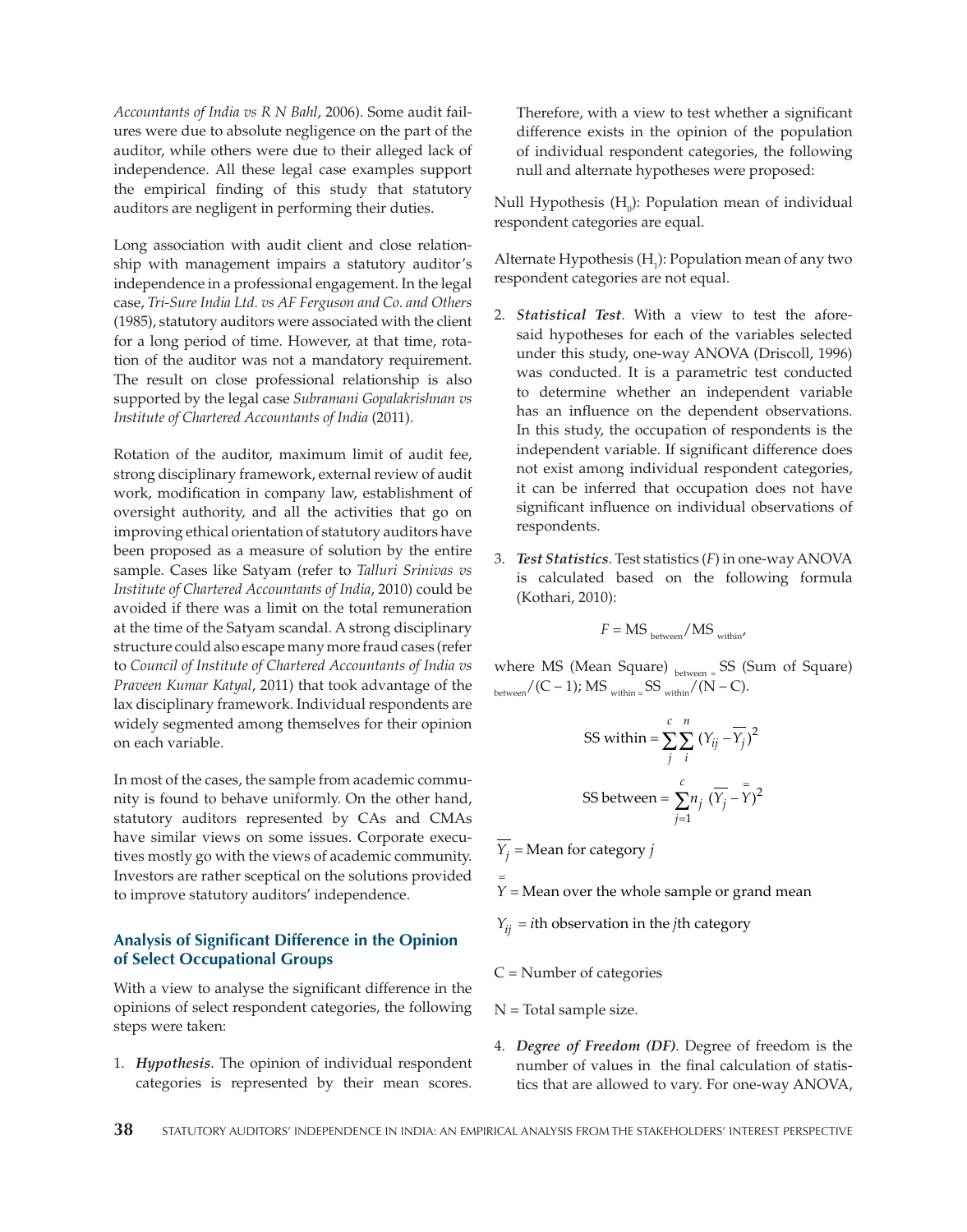mean squares are calculated by dividing the sum of squares by their respective DF. Therefore, in one-way ANOVA, there are two DFs:  $C - 1$  and N – C. In this study, the number of categories is 6 and the total sample size is 601. Therefore, DFs calculated for each variable under study is  $6 - 1$  and  $601$ – 6, that is, 5 and 595, respectively.

- 5. *Level of Significance*. The level of significance refers to the probability of rejecting a true null hypothesis. If the level of significance for a particular research is 5 per cent, it may be inferred that the decision of acceptance or rejection of the null hypothesis is 95 per cent true. In social science research, this level of significance may vary from 1 per cent to 10 per cent. This study has considered 5 per cent level of significance.
- 6. *Decision Rule*. With a view to taking decision on acceptance or rejection of the null hypothesis for a

particular variable, this study used the *F* distribution table to find out a value very close to the test statistics at 5,595 DFs. For this value, the corresponding (*P*-value) was then identified. This is the probability of getting the test statistics at 5,595 DFs. If it is at more than 5 per cent significance level, the test statistics is considered to be in the acceptance region. So,  $H_0$  is accepted. But if this probability is less than 5 per cent,  $H_0$  is rejected, following the same rule. Accordingly, inferences are drawn on the significant difference of opinion between respondent categories for select variables and the impact of occupation on the opinion of respondents.

Based on the data collected from the sample respondents, the result of one-way ANOVA and the inferences for each categorical variable have been incorporated in Table 4.

| <b>Variable</b>  | <b>Null Hypotheses (H0)</b>                                                                                                            | F      | <b>P-value</b> | <b>Decision</b><br><b>Rule</b> | <b>Decision on</b><br><b>Acceptance of HO</b> | <b>Inferences</b>                                                                                                                                                                          |
|------------------|----------------------------------------------------------------------------------------------------------------------------------------|--------|----------------|--------------------------------|-----------------------------------------------|--------------------------------------------------------------------------------------------------------------------------------------------------------------------------------------------|
| $\mathbf{V}_{1}$ | Population mean of each<br>occupational category for the<br>variable Negligence of Statutory<br>Auditors is equal                      | 5.036  | 0.000          | P Value $< 0.05$               | Rejected                                      | Occupational categories are<br>significantly different in their opinion<br>on Negligence of Statutory Auditors.                                                                            |
| $\mathbf{V}_{2}$ | Population mean of each<br>occupational category for the<br>variable Sufficiency of Regulatory<br>Framework is equal                   | 13.023 | 0.000          | P Value $< 0.05$               | Rejected                                      | There is significant difference in the<br>opinion of respondent categories on<br>Sufficiency of Regulatory Framework<br>for Statutory Auditors.                                            |
| $V_{3}$          | Population mean of each<br>occupational category for the<br>variable Lack of Enforceability of<br>Regulatory Framework is equal        | 7.899  | 0.000          | P Value $< 0.05$               | Rejected                                      | Occupation of respondents has<br>significant impact on their opinion<br>on Enforceability of Regulatory<br>Framework.                                                                      |
| $V_{4}$          | Population mean of each<br>occupational category for the<br>variable Procedure of Appointment<br>of Statutory Auditors is equal        | 5.377  | 0.000          | P Value $< 0.05$               | Rejected                                      | Important divergence exists in<br>the perception of respondent<br>categories for impact of procedure of<br>appointment on statutory auditors'<br>independence.                             |
| $V_{\rm s}$      | Population mean of each<br>occupational category for<br>the variable Appointment by<br>Independent Authority is equal                  | 2.419  | 0.035          | P Value $< 0.05$               | Rejected                                      | Statistical difference exists in the<br>opinion of respondent categories<br>on establishment of an independent<br>appointing authority.                                                    |
| $V_{\rm s}$      | Population mean of each<br>occupational category for the<br>variable Long Association between<br>Statutory Auditor and Client is equal | 6.531  | 0.000          | P Value $< 0.05$               | Rejected                                      | Respondent categories are statistically<br>different in their opinion on impact<br>of long association between statutory<br>auditors and management on the<br>independence of the former.  |
| $\mathbf{V}_{1}$ | Population mean of each<br>occupational category for the<br>variable Rotation of Statutory<br>Auditor is equal                         | 3.283  | 0.006          | P Value $< 0.05$               | Rejected                                      | Significant difference prevails among<br>respondent categories for their<br>opinion on rotation of statutory<br>auditors as an important safeguard to<br>statutory auditors' independence. |

#### Table 4: Result of One-way ANOVA

*Table 4 continued*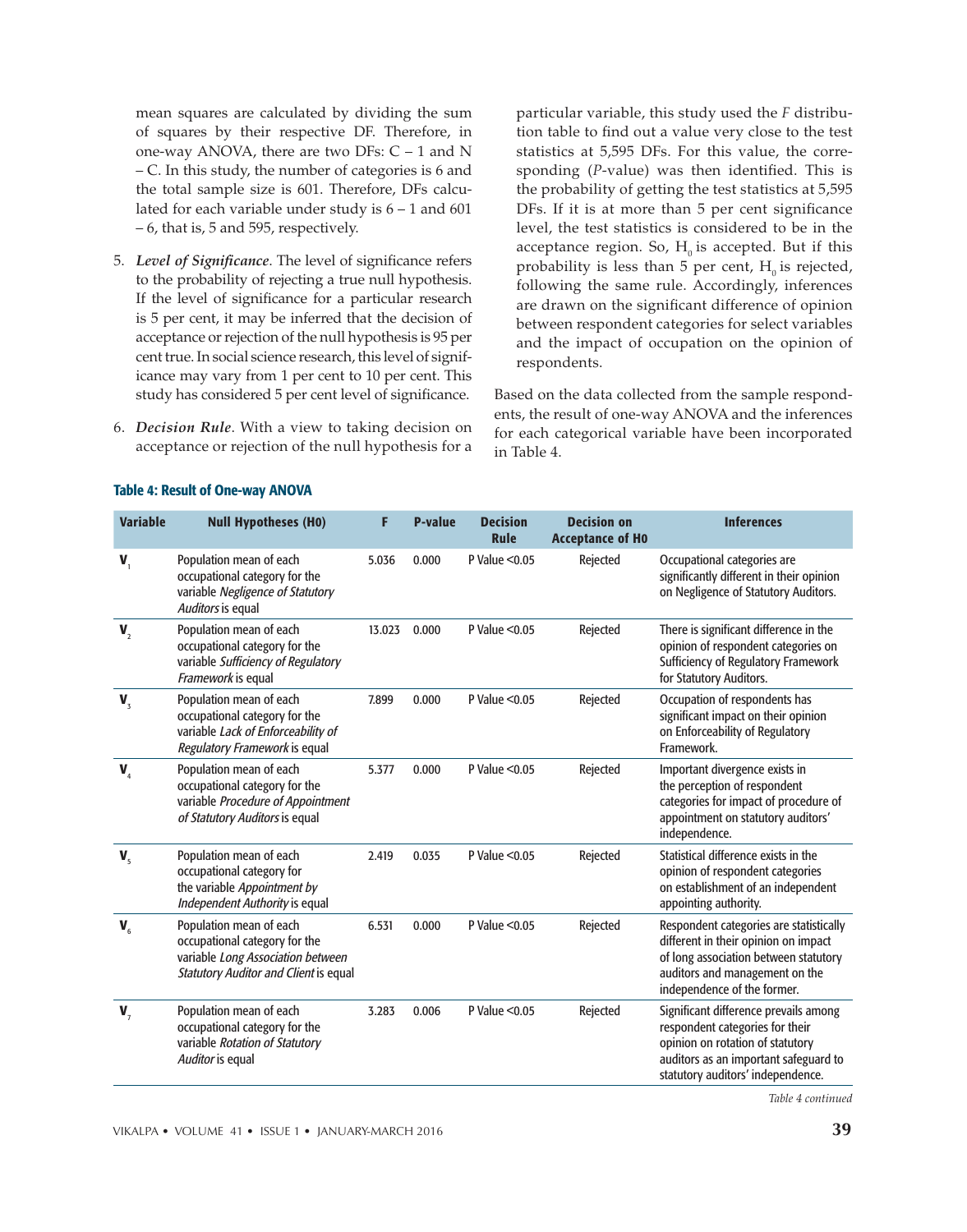*Table 4 continued*

| <b>Variable</b>                   | <b>Null Hypotheses (HO)</b>                                                                                                                            | F      | <b>P-value</b> | <b>Decision</b><br><b>Rule</b> | <b>Decision on</b><br><b>Acceptance of HO</b> | <b>Inferences</b>                                                                                                                                                                                   |
|-----------------------------------|--------------------------------------------------------------------------------------------------------------------------------------------------------|--------|----------------|--------------------------------|-----------------------------------------------|-----------------------------------------------------------------------------------------------------------------------------------------------------------------------------------------------------|
| $\mathbf{V}_{\mathrm{s}}$         | Population mean of each<br>occupational category for the<br>variable Maximum Limit of Audit<br>Fee is equal                                            | 11.127 | 0.000          | P Value $< 0.05$               | Rejected                                      | Occupational categories are<br>statistically different in their opinion<br>on impact of fees on statutory<br>auditors' independence.                                                                |
| $\mathbf{V}_{\mathrm{g}}$         | Population mean of each<br>occupational category for the<br>variable Close Relationship between<br><b>Statutory Auditor and Management</b><br>is equal | 7.164  | 0.000          | P Value $< 0.05$               | Rejected                                      | Occupation has a significant impact<br>on the opinion of respondent on<br>impact of close relationship between<br>statutory auditors and management<br>on the independence of statutory<br>auditor. |
| $V_{10}$                          | Population mean of each<br>occupational category for the<br>variable Provision for Non-Audit<br>Services is equal                                      | 2.765  | 0.018          | P Value < 0.05                 | Rejected                                      | Noteworthy difference exists among<br>occupational categories on impact<br>of non-audit services on statutory<br>auditors' independence.                                                            |
| $V_{11}$                          | Population mean of each<br>occupational category for the<br>variable Prohibition of Non-Audit<br>Services is equal                                     | 7.384  | 0.000          | P Value < 0.05                 | Rejected                                      | Occupational categories are<br>significantly divergent in their opinion<br>on prohibition of non-audit services.                                                                                    |
| $V_{12}$                          | Population mean of each<br>occupational category for the<br>variable Strong Disciplinary<br>Framework is equal                                         | 3.065  | 0.010          | P Value < 0.05                 | Rejected                                      | There is significant divergence in<br>the opinion of respondents on<br>effectiveness of strong disciplinary<br>framework in safeguarding statutory<br>auditors' independence.                       |
| $V_{13}$                          | Population mean of each<br>occupational category for the<br>variable Strengthening Audit<br>Committee is equal                                         | 39.691 | 0.000          | P Value < 0.05                 | Rejected                                      | Occupational categories are<br>significantly distinct in their opinion<br>on effectiveness of Audit Committee<br>in safeguarding statutory auditors'<br>independence.                               |
| $V_{14}$                          | Population mean of each<br>occupational category for the<br>variable Effectiveness of Peer Review<br>Committee is equal                                | 6.215  | 0.000          | P Value < 0.05                 | Rejected                                      | Statistical difference among<br>occupational categories has been<br>observed on effectiveness of peer<br>review committee in safeguarding<br>statutory auditors' independence.                      |
| $V_{15}$                          | Population mean of each<br>occupational category for the<br>variable Modification in Company<br>Law is equal                                           | 3.152  | 0.008          | P Value < 0.05                 | Rejected                                      | Occupational categories are notably<br>different in their opinion on effect<br>of modification in company law on<br>statutory auditors' independence.                                               |
| $V_{16}$                          | Population mean of each<br>occupational category for the<br>variable Establishment of Oversight<br>Authority is equal                                  | 17.948 | 0.000          | P Value < 0.05                 | Rejected                                      | Statistical divergence exists<br>among occupational categories on<br>establishment of oversight authority<br>to protect statutory auditors'<br>independence.                                        |
| $V_{17}$                          | Population mean of each<br>occupational category for the<br>variable Need for Ethical Education<br>is equal                                            | 1.418  | 0.216          | P Value > 0.05                 | Accepted                                      | Occupational categories of<br>respondents are not statistically<br>different in their opinion on need for<br>ethical education.                                                                     |
| $\boldsymbol{\mathsf{V}}_{_{18}}$ | Population mean of each<br>occupational category for the<br>variable Incorporation of Ethics in<br>Accounting Curriculum is equal                      | 1.34   | 0.246          | P Value > 0.05                 | Accepted                                      | Respondents irrespective of their<br>occupation believe ethics should be<br>incorporated as a part of accounting<br>curriculum.                                                                     |
| $V_{19}$                          | Population mean of each<br>occupational category for the<br>variable Need for Awareness<br>Programme by ICAI is equal                                  | 2.379  | 0.038          | P Value < 0.05                 | Rejected                                      | Occupation of respondents has<br>significant impact on the opinion of<br>respondents on need for awareness<br>programmes by ICAI.                                                                   |

*Table 4 continued*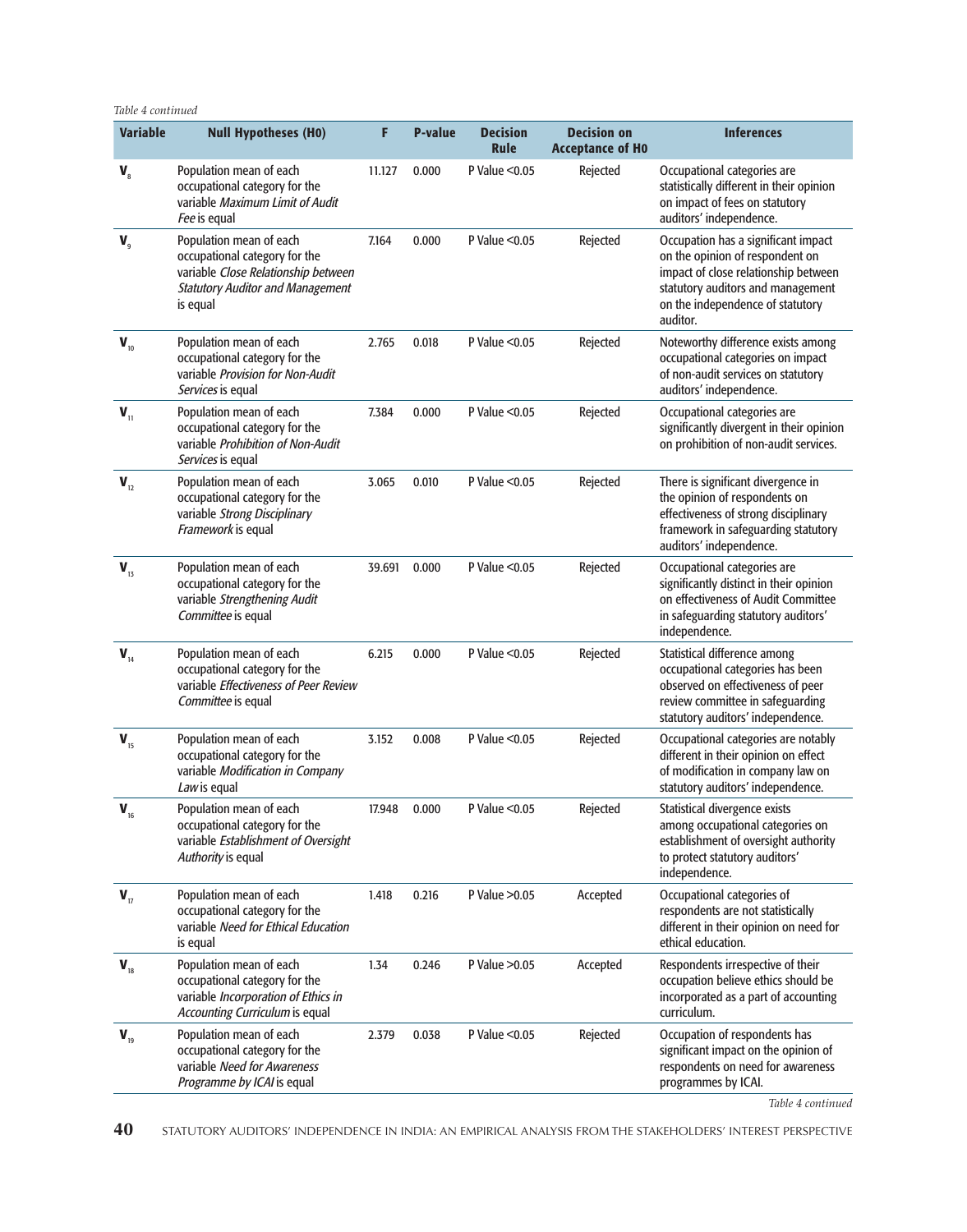*Table 4 continued*

| <b>Variable</b>                                    | <b>Null Hypotheses (HO)</b>                                                                                                                       | F      | <b>P-value</b> | <b>Decision</b><br><b>Rule</b> | <b>Decision on</b><br><b>Acceptance of HO</b> | <b>Inferences</b>                                                                                                                                                              |
|----------------------------------------------------|---------------------------------------------------------------------------------------------------------------------------------------------------|--------|----------------|--------------------------------|-----------------------------------------------|--------------------------------------------------------------------------------------------------------------------------------------------------------------------------------|
| $\mathbf{V}_{_{20}}$                               | Population mean of each<br>occupational category for the<br>variable Need for Orientation<br>Programme by ICAI and Academic<br>Institute is equal | 3.695  | 0.003          | P Value $< 0.05$               | Rejected                                      | Occupational categories are<br>statistically different on need for<br>ethical orientation programme<br>organized by ICAI and academic<br>institutes.                           |
| $\boldsymbol{\mathsf{V}}_{\scriptscriptstyle{21}}$ | Population mean of each<br>occupational category for the<br>variable Need for Practical Training<br>to Resolve Ethical Conflict is equal          | 4.275  | 0.001          | P Value $< 0.05$               | Rejected                                      | Significant difference exists among<br>occupational categories on need<br>for practical training on ethics for<br>statutory auditors.                                          |
| $\mathbf{V}_{22}$                                  | Population mean of each<br>occupational category for the<br>variable Rewarding Statutory<br>Auditors for Ethical Practice is equal                | 18.713 | 0.000          | P Value $< 0.05$               | Rejected                                      | Respondents' opinion on rewarding<br>a statutory auditor differs with their<br>occupation.                                                                                     |
| $V_{23}$                                           | Population mean of each<br>occupational category for the<br>variable Uniformity of Code of<br>Conduct is equal                                    | 19.988 | 0.000          | P Value $< 0.05$               | Rejected                                      | Occupational categories of<br>respondents are significantly different<br>on introducing uniformity in code of<br>conduct.                                                      |
| $V_{24}$                                           | Population mean of each<br>occupational category for the<br>variable Lucidity in Audit Report is<br>equal                                         | 14.973 | 0.000          | P Value < 0.05                 | Rejected                                      | Occupation has important impact<br>on the opinion of respondents on<br>bringing more lucidity in the audit<br>report.                                                          |
| $V_{25}$                                           | Population mean of each<br>occupational category for the<br>variable Mass Media's Role of Public<br>Awareness on Audit Ethics is equal            | 12.722 | 0.000          | P Value $< 0.05$               | Rejected                                      | Occupational categories are<br>significantly divergent in their<br>opinion on the role of mass media<br>in increasing public awareness on<br>statutory auditors' independence. |

**Source**: Compilation of primary data using SPSS.

The following inferences can be drawn from Table 3:

Respondent categories significantly differ among themselves regarding their opinion on the negligence of a statutory auditor. Though the result suggests that corporate executives do not consider statutory auditors to be negligent, there are instances where the corporate executive or client has been found to have lodged a complaint against the statutory auditors for their alleged lack of independence (refer to legal case: *Tri-Sure India Ltd. vs A. F. Ferguson and Co. and Others*, 1985).

Individuals, irrespective of their occupation, believe that ethical education is needed for ethical orientation of statutory auditors, thereby calling for its incorporation in the present accounting curriculum of professional courses.

Individual occupational groups are significantly different in their opinion for all other issues that positively or negatively influence statutory auditors' independence. It shows occupation having an important

influence on the opinion of respondents for these variables. In the legal case, *Yogeshwari Kumari vs Institute of Chartered Accountants of India* (2010), the client had lodged a complaint against the auditor for being the director of the client company. From this case, it can be inferred that the perception of the client and the auditor about the impact of a relationship with the management on independence is completely different. This case supports the empirical finding of this study on close relationship with management.

#### **Homogeneous Groups of Occupational Categories**

The null hypothesis of equality of population mean in one-way ANOVA is rejected if any one of the population means is significantly different from that of the others. Therefore, it is possible that while some population means are statistically different, some means are not. With a view to analyse exactly which population means are statistically different, sample mean differences of each individual pairs of categories were calculated. A null hypothesis was proposed that population mean differences are not statistically significant. To test it,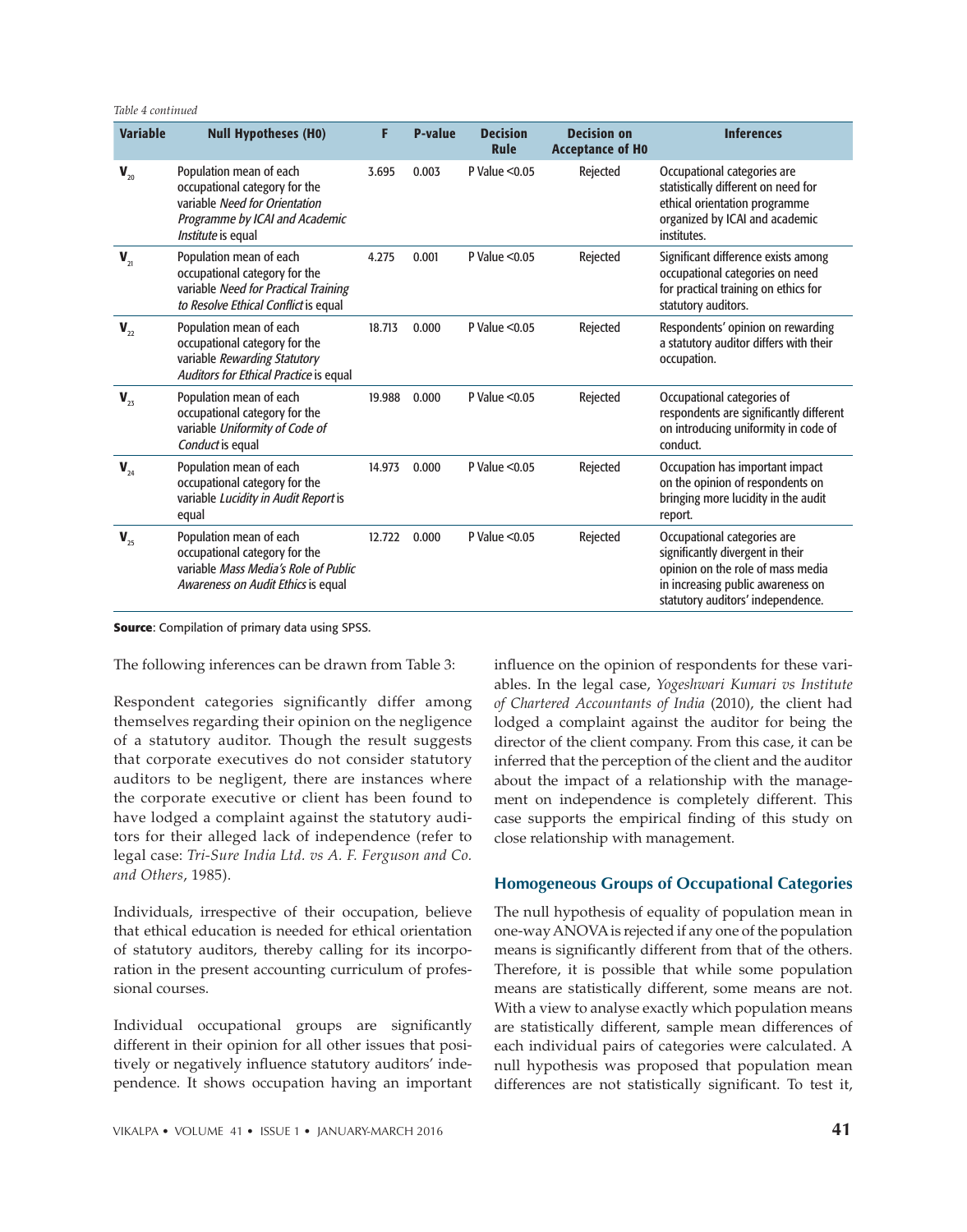Tukey's HSD test, a post hoc test to one-way ANOVA (Malhotra, 2003) was applied, using the same degrees of freedom and significance level as that of ANOVA. If the *P*-value for each mean difference is less than the significant level,  $\mathrm{H}_0$  is rejected and it is concluded that there is a significant mean difference between that pair.

In this study, where six occupational categories were considered, it is possible to find out exactly which occupational categories are significantly different among each other for each variable. Based on this theory, individual occupational categories can be grouped into homogeneous subsets. In each subset, respondent categories do not have a significant difference of opinion. Homogeneous groups of occupational categories formed by administering this test on the sample for the select variables and its inferences are summarized in Table 5.

| <b>Variables</b> | <b>Variable</b><br><b>Name</b>  | <b>Group</b>   | <b>Occupational</b><br><b>Categories</b> | <b>Mean</b><br><b>Score</b> | <b>Inferences</b>                                                                                                                                                                   |  |  |  |  |  |
|------------------|---------------------------------|----------------|------------------------------------------|-----------------------------|-------------------------------------------------------------------------------------------------------------------------------------------------------------------------------------|--|--|--|--|--|
| $\mathbf{V}_{1}$ |                                 | 1              | Corporate                                | 3.22                        |                                                                                                                                                                                     |  |  |  |  |  |
|                  |                                 |                | Executive                                |                             | In the 1st group, there are corporate executives and investors who are                                                                                                              |  |  |  |  |  |
|                  | Negligence                      |                | Investor                                 | 3.33                        | neutral in their approach on negligence of statutory auditors.                                                                                                                      |  |  |  |  |  |
|                  | of Statutory                    | 1 & 2          | CA                                       | 3.43                        | In the 2nd group, persons from academic community (academicians and                                                                                                                 |  |  |  |  |  |
|                  | <b>Auditors</b>                 |                | <b>CMA</b>                               | 3.69                        | student) think statutory auditors were negligent in performing their duties.<br>Statutory auditors (CAs and CMAs) are homogeneous in their opinion and                              |  |  |  |  |  |
|                  |                                 | $\overline{2}$ | Student                                  | 3.82                        | lies in between the 1st and the 2nd group.                                                                                                                                          |  |  |  |  |  |
|                  |                                 |                | Academician                              | 3.83                        |                                                                                                                                                                                     |  |  |  |  |  |
| $\mathbf{V}_{2}$ |                                 | $\mathbf{1}$   | Academician                              | 2.55                        |                                                                                                                                                                                     |  |  |  |  |  |
|                  |                                 |                | Student                                  | 2.74                        |                                                                                                                                                                                     |  |  |  |  |  |
|                  | Sufficiency of                  |                | <b>CMA</b>                               | 2.87                        | Academicians, students and CMAs who do not think regulatory framework for                                                                                                           |  |  |  |  |  |
|                  | Regulatory                      | $\overline{2}$ | Investor                                 | 3.36                        | statutory auditors are sufficient, fall under the 1st group.<br>The 2nd group has other three respondent categories who slightly agree with<br>sufficiency of regulatory framework. |  |  |  |  |  |
|                  | <b>Framework</b>                |                | Corporate                                | 3.36                        |                                                                                                                                                                                     |  |  |  |  |  |
|                  |                                 |                | Executive                                |                             |                                                                                                                                                                                     |  |  |  |  |  |
|                  |                                 |                | CA                                       | 3.46                        |                                                                                                                                                                                     |  |  |  |  |  |
| $V_{3}$          |                                 | $\mathbf{1}$   | CA                                       | 2.98                        |                                                                                                                                                                                     |  |  |  |  |  |
|                  | Lack of                         | 1 & 2          | Investor                                 | 3.20                        | CAs and academicians fall under two different extremes of opinion on this<br>variable. While CAs do not think that regulatory framework is not properly                             |  |  |  |  |  |
|                  | Enforceability                  | 2 & 3          | Corporate<br>Executive                   | 3.43                        | enforced, academicians seem to have a completely different view.                                                                                                                    |  |  |  |  |  |
|                  | of Regulatory<br>Framework      |                | <b>CMA</b>                               | 3.48                        | Rest of the occupational categories fall between them. Investors are more                                                                                                           |  |  |  |  |  |
|                  |                                 |                | Student                                  | 3.57                        | inclined towards the CAs' views, while other three categories support                                                                                                               |  |  |  |  |  |
|                  |                                 | 3              | Academician                              | 3.79                        | academicians' views.                                                                                                                                                                |  |  |  |  |  |
| $\mathbf{V}_{4}$ |                                 | $\mathbf{1}$   | Student                                  | 3.03                        |                                                                                                                                                                                     |  |  |  |  |  |
|                  |                                 | 1&2            | Investor                                 | 3.21                        | Significant difference exists between students and academicians putting them                                                                                                        |  |  |  |  |  |
|                  | Procedure of                    |                | Corporate                                | 3.23                        | in two distinct subsets. Students have a neutral approach, while academicians<br>show considerable agreement to the statement.                                                      |  |  |  |  |  |
|                  | Appointment                     |                | Executive                                |                             | Investors and corporate executives support students, while CAs are more                                                                                                             |  |  |  |  |  |
|                  | of Statutory<br><b>Auditors</b> | All group      | <b>CMA</b>                               | 3.41                        | inclined towards the academicians.                                                                                                                                                  |  |  |  |  |  |
|                  |                                 | 2 & 3          | CA                                       | 3.50                        | The Group containing majority of respondent categories agree to this                                                                                                                |  |  |  |  |  |
|                  |                                 | 3              | Academician                              | 3.74                        | statement.                                                                                                                                                                          |  |  |  |  |  |
| $V_{5}$          |                                 | $\mathbf{1}$   | CA                                       | 3.21                        | In this variable too, CAs and academicians have significant difference of                                                                                                           |  |  |  |  |  |
|                  |                                 | 1&2            | Corporate                                | 3.32                        | opinion among themselves putting them in two different subsets.                                                                                                                     |  |  |  |  |  |
|                  | Appointment                     |                | Executive                                |                             | CAs have a neutral approach to this proposal, while Academicians have a<br>strong agreement towards it.                                                                             |  |  |  |  |  |
|                  | by                              |                | Investor                                 | 3.34                        | Rest of the occupational categories fall between them with corporate                                                                                                                |  |  |  |  |  |
|                  | Independent                     |                | Student                                  | 3.36                        | executives and investors being inclined towards CAs and students and CMAs                                                                                                           |  |  |  |  |  |
|                  | Authority                       |                | <b>CMA</b>                               | 3.53                        | inclined towards academicians.                                                                                                                                                      |  |  |  |  |  |
|                  |                                 | $\overline{2}$ | Academician                              | 3.73                        | The subset with majority of respondent categories agrees with this particular<br>statement.                                                                                         |  |  |  |  |  |

|  | Table 5: Homogeneous Groups Formed Based on Significant Mean Differences in Individual Respondent Categories |  |
|--|--------------------------------------------------------------------------------------------------------------|--|
|  |                                                                                                              |  |

*Table 5 continued*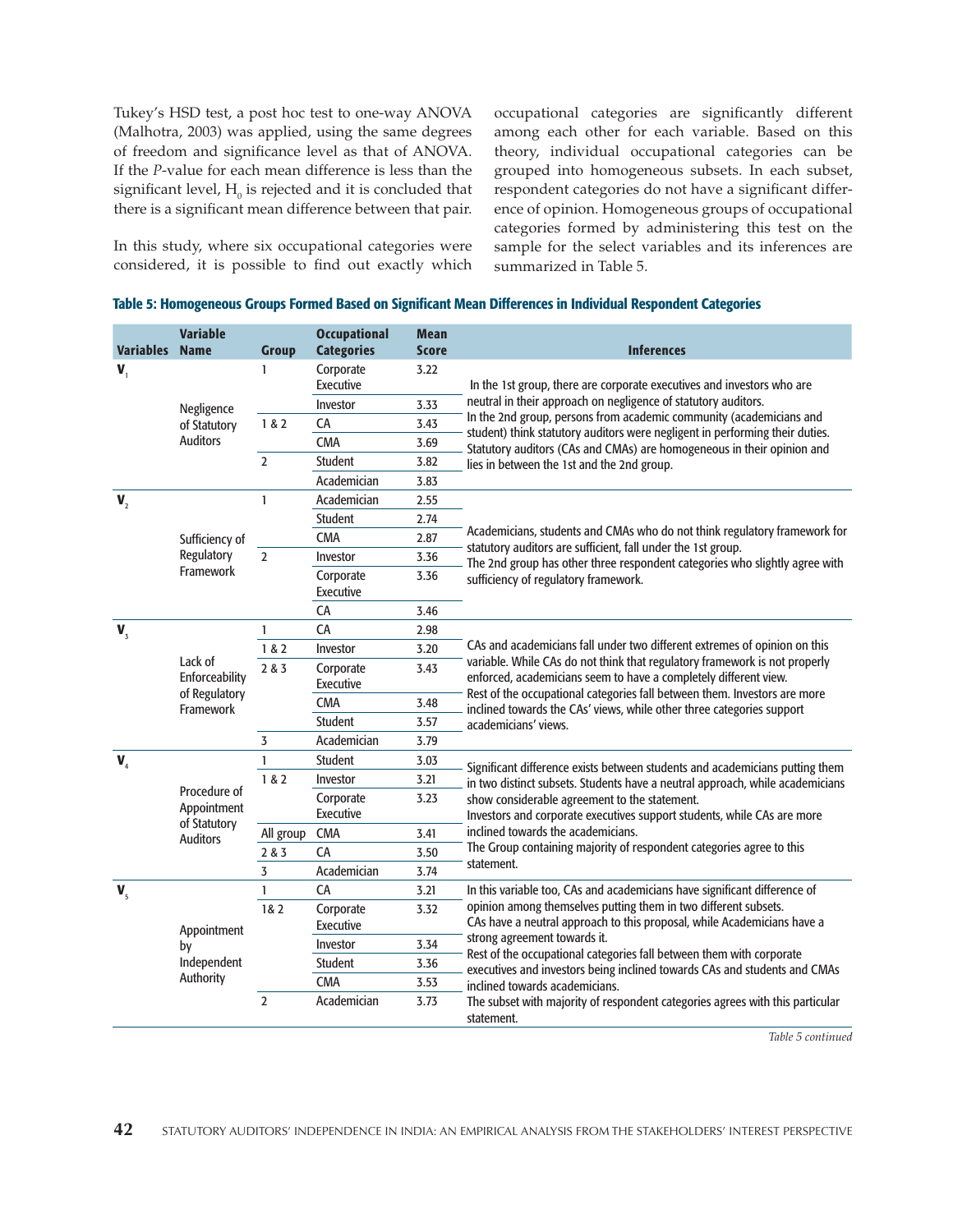| Table 5 continued |                                                   |                |                        |              |                                                                                                                                                                                                     |  |
|-------------------|---------------------------------------------------|----------------|------------------------|--------------|-----------------------------------------------------------------------------------------------------------------------------------------------------------------------------------------------------|--|
|                   | <b>Variable</b>                                   |                | <b>Occupational</b>    | <b>Mean</b>  |                                                                                                                                                                                                     |  |
| <b>Variables</b>  | <b>Name</b>                                       | <b>Group</b>   | <b>Categories</b>      | <b>Score</b> | <b>Inferences</b>                                                                                                                                                                                   |  |
| $V_{\epsilon}$    | Long<br>Association<br>between                    | 1              | CA                     | 3.60         |                                                                                                                                                                                                     |  |
|                   |                                                   | 1 & 2          | Student                | 3.69         | CAs have significant difference of viewpoint from academicians, investors and                                                                                                                       |  |
|                   |                                                   | 2 & 3          | <b>CMA</b>             | 4.05         | corporate executives for this statement. The degree of agreement of these                                                                                                                           |  |
|                   | Statutory                                         | 3              | Academician            | 4.12         | three respondent categories is way higher than that of CAs.<br>Students are closely associated with CAs in terms of their opinion, while                                                            |  |
|                   | Auditor and<br>Client                             |                | Investor               | 4.15         | CMAs have close association with other three respondent categories.                                                                                                                                 |  |
|                   |                                                   |                | Corporate<br>Executive | 4.16         |                                                                                                                                                                                                     |  |
|                   | Rotation of                                       | 1              | CA                     | 3.79         |                                                                                                                                                                                                     |  |
| $\mathbf{V}_{7}$  |                                                   | 1 & 2          | Student                | 3.86         | CAs are significantly different in their opinion from corporate executives and                                                                                                                      |  |
|                   |                                                   |                | <b>CMA</b>             | 4.06         | investors for this variable.<br>Degree of agreement of these two respondent categories is higher than that                                                                                          |  |
|                   | Statutory                                         |                | Academician            | 4.13         | of CAs.                                                                                                                                                                                             |  |
|                   | Auditor                                           | $\overline{2}$ | Corporate              | 4.19         | Rest of the occupational categories fall between these two subsets.                                                                                                                                 |  |
|                   |                                                   |                | Executive              |              | Subset that contains maximum respondent categories agrees with this                                                                                                                                 |  |
|                   |                                                   |                | Investor               | 4.21         | statement.                                                                                                                                                                                          |  |
| $V_{\rm s}$       |                                                   | 1              | CA                     | 2.29         |                                                                                                                                                                                                     |  |
|                   |                                                   | $\overline{2}$ | Investor               | 2.99         | For this variable, CAs are significantly different from rest of the occupational<br>categories. It put CAs and other 5 respondent categories in two different                                       |  |
|                   | <b>Maximum</b>                                    |                | <b>CMA</b>             | 3.01         |                                                                                                                                                                                                     |  |
|                   | <b>Limit of Audit</b>                             |                | Corporate              | 3.26         | subsets.                                                                                                                                                                                            |  |
|                   | Fee                                               |                | Executive              |              | CAs do not consider this variable to be important, while the subset containing                                                                                                                      |  |
|                   |                                                   |                | Academician            | 3.30         | most of the respondent categories supports this proposal.                                                                                                                                           |  |
|                   |                                                   |                | Student                | 3.32         |                                                                                                                                                                                                     |  |
| $V_{\rm q}$       |                                                   | $\mathbf{1}$   | Corporate              | 4.00         |                                                                                                                                                                                                     |  |
|                   | Close<br>Relationship                             |                | Executive              |              | Corporate executives and CAs fall under two different subsets for this variable<br>based on their degree of agreement with this statement.                                                          |  |
|                   | between<br>Statutory<br>Auditor and<br>Management | 1 & 2          | Student                | 4.08         | Rest of the occupational categories fall between them.                                                                                                                                              |  |
|                   |                                                   | 1, 2, 8, 3     | Investor               | 4.21         | While students show more association with corporate executives,                                                                                                                                     |  |
|                   |                                                   | 2, 3, 8, 4     | <b>CMA</b>             | 4.39         | academicians are found to have more closeness with CAs.                                                                                                                                             |  |
|                   |                                                   | 3 & 4          | Academician            | 4.49         |                                                                                                                                                                                                     |  |
|                   |                                                   | 4              | CA<br>CA               | 4.57         |                                                                                                                                                                                                     |  |
| $V_{10}$          | Provision for<br>Non-Audit<br>Services            | 1<br>1 & 2     | Investor               | 3.06<br>3.14 | CAs and academicians are significantly different between themselves for this<br>variable which put them in two distinct subsets.                                                                    |  |
|                   |                                                   |                | Corporate              | 3.14         | While CAs are neutral to this variable, academicians do think non-audit                                                                                                                             |  |
|                   |                                                   |                | Executive              |              | services impair statutory auditors' independence.                                                                                                                                                   |  |
|                   |                                                   |                | <b>CMA</b>             | 3.33         | Rest of the occupational categories fall between them where investors and                                                                                                                           |  |
|                   |                                                   |                | Student                | 3.39         | corporate executives support CAs' views, while CMAs and students are with<br>Academicians.                                                                                                          |  |
|                   |                                                   | $\overline{2}$ | Academician            | 3.53         | Subset with most of the occupational categories agrees to this statement.                                                                                                                           |  |
| $V_{11}$          |                                                   | 1              | CA                     | 2.53         |                                                                                                                                                                                                     |  |
|                   |                                                   | 1 & 2          | <b>CMA</b>             | 2.76         |                                                                                                                                                                                                     |  |
|                   | Prohibition                                       |                | Investor               | 2.78         | CAs and students are in two distinct subsets for this variable.                                                                                                                                     |  |
|                   | of Non-Audit<br>Services                          | 2 & 3          | Corporate              | 3.00         | CAs do not support this proposal, while students are completely in its favour.<br>Corporate executives and academicians support students, while CMAs and                                            |  |
|                   |                                                   |                | Executive              |              | investors are more close to the CAs' views.                                                                                                                                                         |  |
|                   |                                                   |                | Academician            | 3.18         |                                                                                                                                                                                                     |  |
|                   |                                                   | 3              | Student                | 3.31         |                                                                                                                                                                                                     |  |
| $V_{12}$          | <b>Strong</b><br>Disciplinary<br>Framework        | $\mathbf{1}$   | Student                | 3.90         | In this variable, significant difference exist between students and CAs in one<br>hand and investors on the other.<br>All the categories agree with effectiveness of this mechanism but significant |  |
|                   |                                                   |                | CA                     | 3.94         |                                                                                                                                                                                                     |  |
|                   |                                                   | 1 & 2          | Corporate              | 4.00         |                                                                                                                                                                                                     |  |
|                   |                                                   |                | Executive              |              |                                                                                                                                                                                                     |  |
|                   |                                                   |                | <b>CMA</b>             | 4.07         | difference exist in terms of degree of such agreement.                                                                                                                                              |  |
|                   |                                                   |                | Academician            | 4.17         |                                                                                                                                                                                                     |  |
|                   |                                                   | $\overline{2}$ | Investor               | 4.37         |                                                                                                                                                                                                     |  |

*Table 5 continued*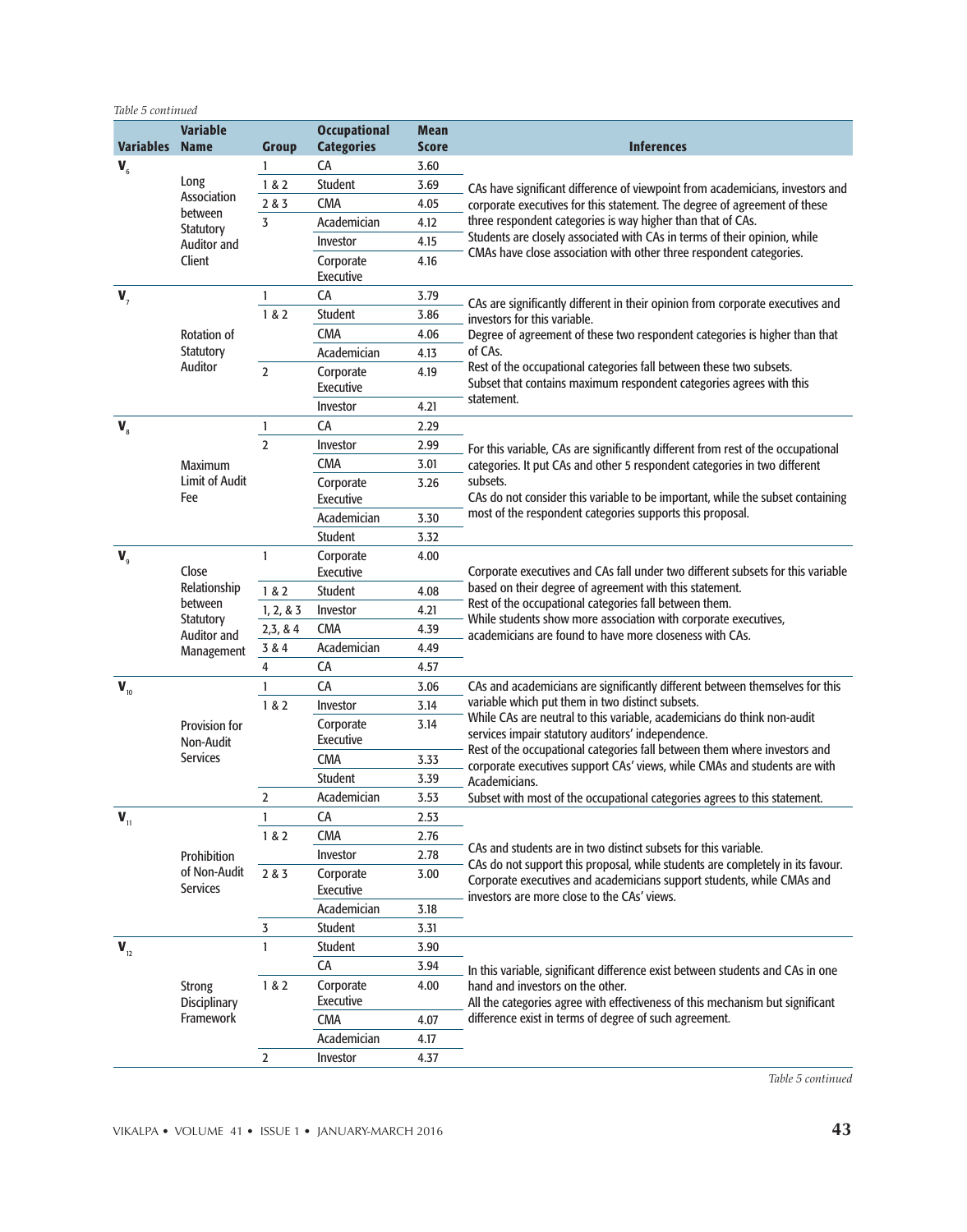|                       | Table 5 continued                             |                |                                          |                                           |                                                                                                                                                     |  |  |
|-----------------------|-----------------------------------------------|----------------|------------------------------------------|-------------------------------------------|-----------------------------------------------------------------------------------------------------------------------------------------------------|--|--|
| <b>Variables Name</b> | <b>Variable</b>                               | <b>Group</b>   | <b>Occupational</b><br><b>Categories</b> | <b>Mean</b><br><b>Score</b>               | <b>Inferences</b>                                                                                                                                   |  |  |
| $V_{13}$              |                                               | 1              | CA                                       | 2.50                                      |                                                                                                                                                     |  |  |
|                       |                                               | $\overline{2}$ | <b>CMA</b>                               | 3.00                                      | In this variable, three different subsets are created.                                                                                              |  |  |
|                       | Strengthening                                 | 3              | Investor                                 | 3.62                                      | In the 1st group, there are CAs who do not think strengthening Audit                                                                                |  |  |
|                       | Audit<br>Committee                            |                | Corporate                                | 3.86                                      | Committee could be a solution.                                                                                                                      |  |  |
|                       |                                               |                | Executive                                |                                           | In the 2nd subset, there are CMAs who are neutral in their approach.<br>The 3rd subset, comprising most of the occupational categories, support the |  |  |
|                       |                                               |                | Student                                  | 3.87                                      | effectiveness of this mechanism.                                                                                                                    |  |  |
|                       |                                               |                | Academician                              | 3.94                                      |                                                                                                                                                     |  |  |
| $V_{14}$              |                                               | $\mathbf{1}$   | CA                                       | 3.34                                      | Two homogeneous subsets are formed for this variable.                                                                                               |  |  |
|                       | <b>Effectiveness</b><br>of Peer Review        |                | <b>CMA</b>                               | 3.35                                      | The 1st subset has professional accountants and corporate executives who                                                                            |  |  |
|                       |                                               |                | Corporate                                | 3.35                                      | are neutral in their approach for effectiveness of peer review mechanism. This                                                                      |  |  |
|                       |                                               |                | Executive                                |                                           | subset contains majority of respondent categories.                                                                                                  |  |  |
|                       | Committee                                     | 1 & 2          | Investor                                 | 3.53                                      | In the following subset, there are students and academicians who advocate<br>effectiveness of this machinery.                                       |  |  |
|                       |                                               | $\overline{2}$ | 3.78<br>Student                          | Investors fall between these two subsets. |                                                                                                                                                     |  |  |
|                       |                                               |                | Academician<br>CA                        | 3.86                                      |                                                                                                                                                     |  |  |
| $V_{15}$              |                                               | 1<br>1 & 2     | Investor                                 | 3.44<br>3.62                              | For this variable, CAs have significant difference of opinion from academic                                                                         |  |  |
|                       |                                               |                |                                          | 3.71                                      | community. Though, both these subsets support modification in company                                                                               |  |  |
|                       | Modification<br>in Company                    |                | Corporate<br>Executive                   |                                           | law, they certainly differ in terms of their degree of agreement.                                                                                   |  |  |
|                       | Law                                           |                | <b>CMA</b>                               | 3.76                                      | Rest of the occupational categories fall between them.                                                                                              |  |  |
|                       |                                               | $\overline{2}$ | Academician                              | 3.84                                      | Subset with most of the occupational categories support this proposal which<br>has been materialized into the Companies Act, 2013.                  |  |  |
|                       |                                               |                | Student                                  | 3.87                                      |                                                                                                                                                     |  |  |
| $V_{16}$              |                                               | 1              | Corporate                                | 2.96                                      | Based on significant difference of opinion among respondent categories,                                                                             |  |  |
|                       |                                               |                | Executive                                |                                           | three subsets are created. The 1st subset with corporate executives is not in                                                                       |  |  |
|                       | Establishment<br>of Oversight<br>Authority    | 2              | Investor                                 | 3.53                                      | favour of establishing an oversight authority.                                                                                                      |  |  |
|                       |                                               | 2 & 3          | CA                                       | 3.63                                      | The 2nd subset contains investors who are rather sceptical about<br>effectiveness of this measure.                                                  |  |  |
|                       |                                               |                | <b>CMA</b>                               | 3.89                                      | In the 3rd subset, there are academic people, who support this                                                                                      |  |  |
|                       |                                               | 3              | Student                                  | 3.98                                      | recommendation.                                                                                                                                     |  |  |
|                       |                                               |                | Academician                              | 3.99                                      | Opinion of professional accountants lies between the opinion of 2nd and 3rd<br>subsets.                                                             |  |  |
| $V_{17}$              |                                               | $\mathbf{1}$   | CA                                       | 3.73                                      |                                                                                                                                                     |  |  |
|                       | Need for<br><b>Ethical</b><br>Education       |                | Investor                                 | 3.78                                      |                                                                                                                                                     |  |  |
|                       |                                               |                | Student                                  | 3.81                                      | No significant difference exists among the opinion of respondents categories                                                                        |  |  |
|                       |                                               |                | Academician                              | 3.93                                      | for this variable. Hence, all of them fall under a single subset and all of them<br>show their support to ethical education.                        |  |  |
|                       |                                               |                | Corporate                                | 3.93                                      |                                                                                                                                                     |  |  |
|                       |                                               |                | Executive                                |                                           |                                                                                                                                                     |  |  |
|                       |                                               |                | <b>CMA</b>                               | 4.01                                      |                                                                                                                                                     |  |  |
| $V_{18}$              | Incorporation<br>of Ethics in<br>Accounting   | $\mathbf{1}$   | CA                                       | 3.71                                      |                                                                                                                                                     |  |  |
|                       |                                               |                | Investor                                 | 3.73                                      | There is no significant difference among respondent categories for this                                                                             |  |  |
|                       |                                               |                | Academician                              | 3.85                                      | variable. Therefore, all respondent categories form a single group and they all                                                                     |  |  |
|                       |                                               |                | Student                                  | 3.92                                      | agree with this statement that ethics should be incorporated in the accounting                                                                      |  |  |
|                       | Curriculum                                    |                | Corporate<br>Executive                   | 3.92                                      | curriculum of professional courses.                                                                                                                 |  |  |
|                       |                                               |                | <b>CMA</b>                               | 3.98                                      |                                                                                                                                                     |  |  |
|                       |                                               |                | CA                                       | 3.72                                      |                                                                                                                                                     |  |  |
| $V_{19}$              | Need for<br>Awareness<br>Programme by<br>ICAI | 1<br>1 & 2     | Corporate                                | 3.86                                      | Two homogeneous subsets are formed based on significant difference of                                                                               |  |  |
|                       |                                               |                | Executive                                |                                           | opinion.<br>The 1st and 2nd subsets respectively have CAs and academicians. Both the                                                                |  |  |
|                       |                                               |                | <b>CMA</b>                               | 3.90                                      | respondent categories agree with the need for awareness programmes, but                                                                             |  |  |
|                       |                                               |                | Student                                  | 3.97                                      | they differ in terms of their degree of agreement.                                                                                                  |  |  |
|                       |                                               |                | Investor                                 | 4.03                                      | Rest of the occupational categories fall between them.                                                                                              |  |  |
|                       |                                               | $\overline{2}$ | Academician                              | 4.10                                      | Subset with most of the occupational categories agrees with this variable.                                                                          |  |  |

*Table 5 continued*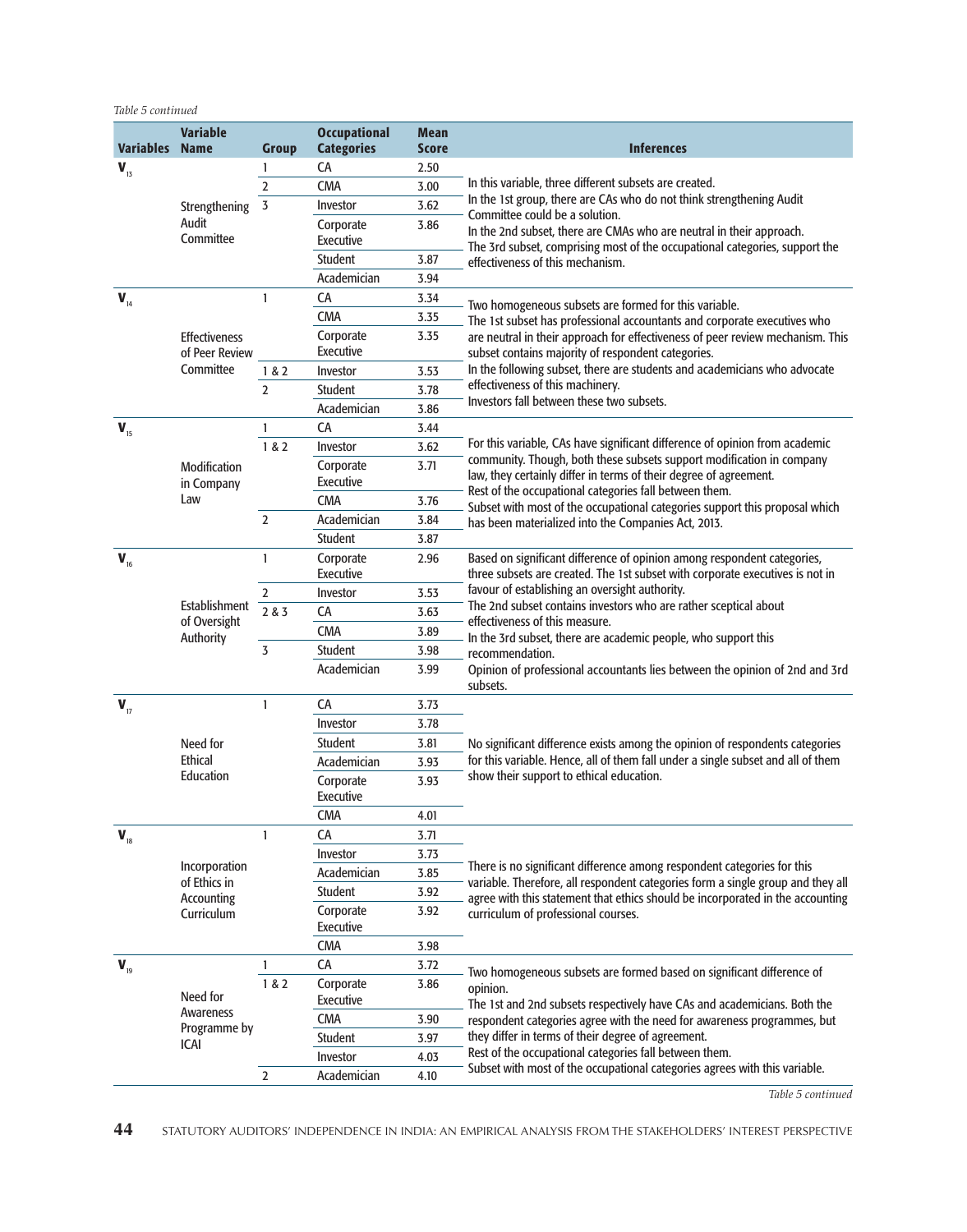#### *Table 5 continued*

| <b>Variables</b>     | <b>Variable</b><br><b>Name</b>                                        | <b>Group</b>   | <b>Occupational</b><br><b>Categories</b>              | <b>Mean</b><br><b>Score</b> | <b>Inferences</b>                                                                                                                                                                                                                                                                                                                                                    |
|----------------------|-----------------------------------------------------------------------|----------------|-------------------------------------------------------|-----------------------------|----------------------------------------------------------------------------------------------------------------------------------------------------------------------------------------------------------------------------------------------------------------------------------------------------------------------------------------------------------------------|
| $\mathbf{V}_{_{20}}$ |                                                                       | 1              | CA                                                    | 3.56                        |                                                                                                                                                                                                                                                                                                                                                                      |
|                      | Need for<br><b>Orientation</b><br>Programme                           | 1 & 2          | Corporate<br>Executive                                | 3.87                        | Here also, we have two homogeneous subsets. Though respondents in both<br>the subsets agree with the need for orientation programmes, they differ in<br>terms of their level of agreement.<br>CAs are in the 1st subset and CMAs and academicians are in the 2nd subset.<br>Rest of the categories fall in between. Majority of categories support this<br>variable. |
|                      |                                                                       |                | Student                                               | 3.93                        |                                                                                                                                                                                                                                                                                                                                                                      |
|                      | by ICAI and<br>Academic                                               |                | Investor                                              | 3.94                        |                                                                                                                                                                                                                                                                                                                                                                      |
|                      | Institute                                                             | $\overline{2}$ | <b>CMA</b>                                            | 3.95                        |                                                                                                                                                                                                                                                                                                                                                                      |
|                      |                                                                       |                | Academician                                           | 4.09                        |                                                                                                                                                                                                                                                                                                                                                                      |
| $V_{21}$             |                                                                       | 1              | CA                                                    | 3.52                        |                                                                                                                                                                                                                                                                                                                                                                      |
|                      | Need for<br>Practical<br><b>Training to</b><br><b>Resolve Ethical</b> | 1 & 2          | Student                                               | 3.81                        | For this variable, the 1st subset contains CAs who agree with the need for                                                                                                                                                                                                                                                                                           |
|                      |                                                                       |                | practical training.<br>Corporate<br>3.87<br>Executive |                             | The 2nd subset has investors and academicians. But their degree of                                                                                                                                                                                                                                                                                                   |
|                      |                                                                       |                | <b>CMA</b>                                            | 3.88                        | agreement is significantly higher than that of CAs.<br>In between them, there are other three respondent categories that in terms of                                                                                                                                                                                                                                 |
|                      | Conflict                                                              | $\overline{2}$ | Investor                                              | 4.01                        | their mean score support this initiative.                                                                                                                                                                                                                                                                                                                            |
|                      |                                                                       |                | Academician                                           | 4.05                        |                                                                                                                                                                                                                                                                                                                                                                      |
| $V_{22}$             |                                                                       | 1              | CA                                                    | 2.86                        | Four subsets are created among respondent categories for this variable.                                                                                                                                                                                                                                                                                              |
|                      |                                                                       | $\overline{2}$ | <b>CMA</b>                                            | 3.37                        | First subset with CAs think rewarding auditors for ethical service is a good                                                                                                                                                                                                                                                                                         |
|                      | Rewarding                                                             | 2 & 3          | Investor                                              | 3.67                        | idea.<br>Subset with CMAs is neutral to this statement.                                                                                                                                                                                                                                                                                                              |
|                      | Statutory                                                             | 3 & 4          | Academician                                           | 3.94                        | The final subset with corporate executives supports this move.                                                                                                                                                                                                                                                                                                       |
|                      | <b>Auditors for</b><br><b>Ethical Practice</b>                        |                | Student                                               | 4.03                        | Rest of the categories fall between the 2nd and 4th subset. Investors are<br>close to the CMAs' views, while academicians and students support corporate<br>executives. Subset with most of the occupational categories agrees with this<br>statement.                                                                                                               |
|                      |                                                                       | $\overline{4}$ | Corporate<br><b>Fxecutive</b>                         | 4.13                        |                                                                                                                                                                                                                                                                                                                                                                      |
| $V_{23}$             |                                                                       | 1              | CA                                                    | 2.61                        | Respondent categories are widely segmented for this variable.                                                                                                                                                                                                                                                                                                        |
|                      | Uniformity                                                            | $\overline{2}$ | Corporate<br>Executive                                | 3.27                        | The 1st subset with CAs does not support this idea of uniformity of code of<br>conduct, while the subset in the other extreme containing students advocates                                                                                                                                                                                                          |
|                      | of Code of                                                            | 2 & 3          | Investor                                              | 3.40                        | this move.                                                                                                                                                                                                                                                                                                                                                           |
|                      | Conduct                                                               | 2, 3, 8, 4     | <b>CMA</b>                                            | 3.49                        | Corporate executives in the 2nd subset are neutral to this suggestion.<br>Rest of the occupational categories fall between the 2nd and 4th subset.                                                                                                                                                                                                                   |
|                      |                                                                       | 3 & 4          | Academician                                           | 3.71                        | Investors' views are closer to those of corporate executives, while                                                                                                                                                                                                                                                                                                  |
|                      |                                                                       | 4              | Student                                               | 3.89                        | academicians are more close to students.                                                                                                                                                                                                                                                                                                                             |
| $V_{24}$             |                                                                       | 1              | CA                                                    | 3.03                        | There are two subsets for this variable.                                                                                                                                                                                                                                                                                                                             |
|                      |                                                                       |                | Corporate<br>Executive                                | 3.32                        | The 1st subset has professional accountants, investors and corporate<br>executives. They are all neutral to this particular suggestion.                                                                                                                                                                                                                              |
|                      | Lucidity in<br><b>Audit Report</b>                                    |                | <b>CMA</b>                                            | 3.37                        | The 2nd subset with academic community however, support brings more                                                                                                                                                                                                                                                                                                  |
|                      |                                                                       |                | Investor                                              | 3.42                        | lucidity in Audit Report.                                                                                                                                                                                                                                                                                                                                            |
|                      |                                                                       | $\overline{2}$ | Academician                                           | 3.94                        | But the subset with majority of categories does not show significant interest<br>to this proposal.                                                                                                                                                                                                                                                                   |
|                      |                                                                       |                | Student                                               | 4.06                        |                                                                                                                                                                                                                                                                                                                                                                      |
| $V_{25}$             | Mass Media's<br>Role of Public<br>Awareness on<br><b>Audit Ethics</b> | 1              | CA                                                    | 2.67                        |                                                                                                                                                                                                                                                                                                                                                                      |
|                      |                                                                       | 1 & 2          | <b>CMA</b>                                            | 3.01                        | CAs and students are significantly different in their opinion for this variable,                                                                                                                                                                                                                                                                                     |
|                      |                                                                       |                | Investor                                              | 3.08                        | which put them in two different subsets.<br>CAs are not in favour of bringing mass media into this issue, while students                                                                                                                                                                                                                                             |
|                      |                                                                       | 2 & 3          | Corporate<br>Executive                                | 3.16                        | have a completely different view. Rest of the occupational categories fall<br>between them.                                                                                                                                                                                                                                                                          |
|                      |                                                                       | 3 & 4          | Academician                                           | 3.62                        | CMAs and investors support CAs, while academicians are with students.                                                                                                                                                                                                                                                                                                |
|                      |                                                                       | 4              | Student                                               | 3.70                        |                                                                                                                                                                                                                                                                                                                                                                      |

**Source:** Compilation of primary data using SPSS.

Following inferences can be drawn from Table 5:

For most of the variables, professional accountants behave uniformly. Such unanimity of behaviour is also observed between the people from academic community. Corporate executives have significant difference of opinion from professional accountants.

Investors have close allegiance with people from academic community for the variables that propose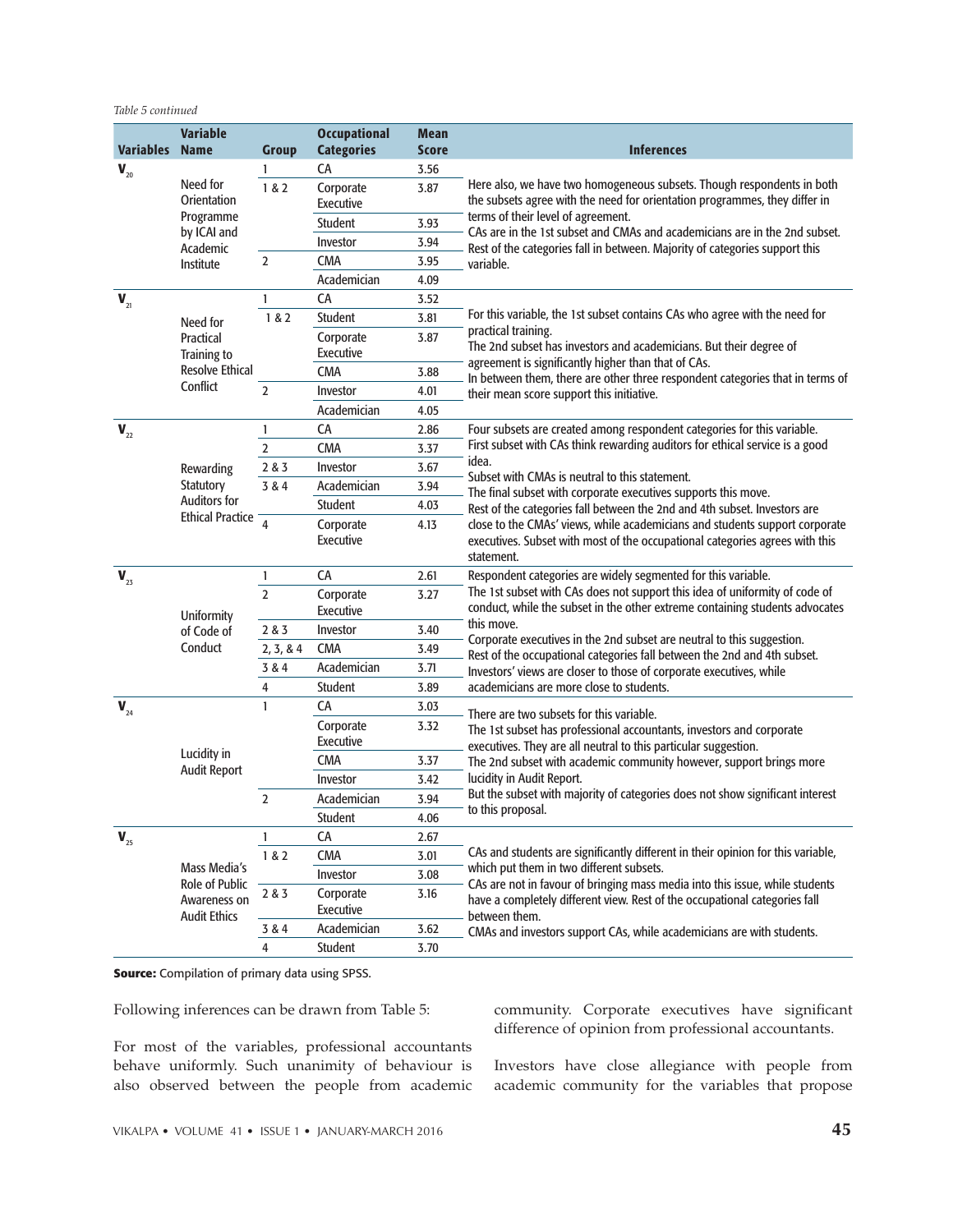measures for safeguarding statutory auditors' independence.

For issues that improve ethical orientation of statutory auditors, all occupational categories exhibit a similar line of thought.

#### **SUMMARY OF FINDINGS**

Considering the entire sample, procedure of appointment, tenure of service, and close relationship with management emerged as the major influencing factors of statutory auditors' independence.

Rotation of auditors, strong disciplinary framework, external review of audit work, and all the activities that improve the ethical orientation of the statutory auditors are considered to be important safeguards to statutory auditors' independence.

Individuals irrespective of their occupation believe that ethical education is needed for improving ethical orientation of the statutory auditors and it should be immediately incorporated in the accounting curriculum of professional courses.

Individual occupational categories are significantly different in their opinion for all other variables that positively or negatively influence statutory auditors' independence.

Most occupation categories believe that the lack of enforceability of regulatory framework, procedure of appointment, tenure of service, and provision of non-audit service could impair statutory auditors' independence.

Most of the occupation categories also believe that the rotation of auditors and strong disciplinary framework strengthen the audit committee, and that effective peer review committee, modification in company law, awareness, orientation and training programmes, and rewards for ethical service could restore statutory auditors' independence.

Most of the occupational categories do not think that fixing a maximum limit on remuneration would in any way reduce cases of statutory audit failure.

## **LIMITATIONS OF THE STUDY**

This study has the following limitations:

- 1. Multivariate statistical techniques, for example, factor analysis or cluster analysis are not applied for the current dataset.
- 2. Difference in the opinion of respondent categories could also be tested using the non-parametric Kruskal–Wallis Test.
- 3. Apart from statutory auditors' independence, no other governance related issues that protect stakeholders' interest are considered.

#### **CONCLUSION**

Statutory auditors validate 'truth and fairness' in financial statements. Financial statements authenticated by statutory auditors are considered trustworthy by the stakeholders of the business. They take their financial decision based on the financial statement with utmost good faith in statutory auditors. However, in an in-depth examination of the recent corporate accounting scandals, a few outrageous companies have been found to falsify their financial statement for quite a long period of time. Big and highly regarded accounting firms related with these companies as statutory auditors failed to recognize those frauds resulting in the publication of a false financial statement which ultimately led to a catastrophic consequence to the company impacting most of its stakeholders. In this backdrop, this study critically reviews relevant literature and identifies certain variables that positively or negatively influence statutory auditors' independence. The opinion of respondents from different occupational categories is collected on these variables. The mean score of individual respondent categories represents their opinion for each select variable. The overall mean score shows the opinion of the entire sample. Different occupational categories are significantly different in their opinion for most of the variables except for ethical education to build ethical orientation of statutory auditors. Significant differences of opinion between all individual pairs of respondent categories are analysed and respondent categories are grouped into homogeneous subsets. It is observed that professional accountants and academic communities normally behave in a distinct fashion. Investors and corporate executives align with these two major groups based on the nature of a particular variable. If the study findings are given due importance in times to come, an all-round improvement in statutory auditors' independence can be expected.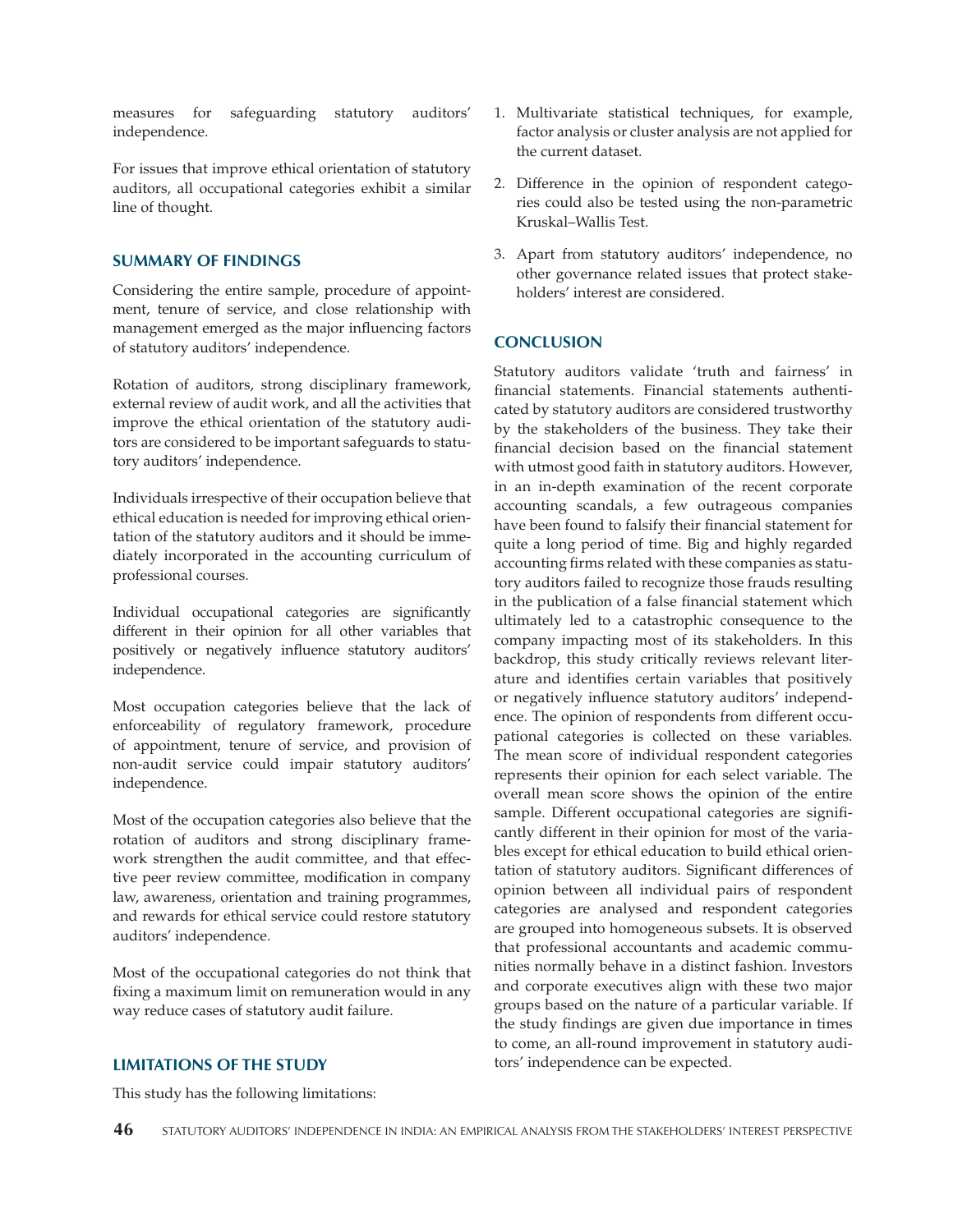#### **APPENDIX**

#### Table A1: Rationales for Selecting Individual Respondents Categories

| <b>Chartered Accountants (CA)</b>                | CAs plays the role of statutory auditors of financial statements in the Indian companies. Naturally they have hand<br>on work experience and knowledge in the field of statutory auditors' independence. So, CA's both in practice and<br>service, are included in the study.                                                                                                                                                                                                              |
|--------------------------------------------------|--------------------------------------------------------------------------------------------------------------------------------------------------------------------------------------------------------------------------------------------------------------------------------------------------------------------------------------------------------------------------------------------------------------------------------------------------------------------------------------------|
| <b>Cost and Management</b><br>Accountants (CMAs) | CMAs are professional accountants entrusted with the responsibility of auditing cost related information in a<br>company by statute of law. Therefore, they are also called statutory auditors. Although, the study mainly covers<br>statutory financial auditors, CMAs, both in practice and service, also come within the purview of our research as<br>professional accountants.                                                                                                        |
| Academicians                                     | Academicians from undergraduate colleges, Universities and Business Schools in Kolkata, who are specialized in the<br>subject of accounting and auditing and have research orientation in the related field, are included in the present study.                                                                                                                                                                                                                                            |
| <b>Students</b>                                  | Students especially from commerce background pursing their post-graduation from university or business school or<br>students appearing for the final examination of Chartered Accountancy course are expected to bring their modern<br>thoughts on a barring issue like statutory auditors' independence. Naturally they are included as a respondent category.                                                                                                                            |
| Investors                                        | Investors who invest their own money in the stock market, and institutions like banks, insurance companies or<br>mutual funds companies who accumulate money from the individual savers and invest it in the capital market are<br>the main target respondents under this category. For having opinions of institutional investors, correspondents from<br>Kolkata regional offices of these companies have been interviewed.                                                              |
| <b>Corporate Executives</b>                      | Corporate executives from big public limited or private limited companies, who look after Accounts or Finance<br>Department in their company and deal with statutory auditor, are the direct representative of the management.<br>Their nature of work allows them to closely observe the commitment of statutory auditors towards their<br>independence requirement in a professional engagement. Therefore, corporate executives are a fairly important<br>segment in the current study. |
| <b>Method of Data Collection</b>                 | All the respondents from aforesaid occupational groups were contacted on a personal basis over phone and<br>interview meeting held after an appointment was taken as per their convenience. Their opinion on each of the<br>statement of the questionnaire was incorporated.                                                                                                                                                                                                               |

**Source:** Authors' compilation based on discussion with select groups of respondents as a part of Pilot Survey.

## Table A2: Profile of Data Collection

| <b>Respondent Categories</b>                  | <b>Initial Sample Selected</b> | <b>Number of Opinions Collected</b> |
|-----------------------------------------------|--------------------------------|-------------------------------------|
| <b>Chartered Accountants (CA)</b>             | 150                            | 101                                 |
| <b>Cost and Management Accountants (CMAs)</b> | 150                            | 94                                  |
| Academicians                                  | 150                            | 111                                 |
| <b>Students</b>                               | 150                            | 118                                 |
| <b>Investors</b>                              | 100                            | 86                                  |
| <b>Corporate Executives</b>                   | 100                            | 91                                  |
| <b>Total</b>                                  | 800                            | 601                                 |

**Source:** Compilation of field survey data using SPSS 20.0.

#### **REFERENCES**

- Arens, A., & Elder, R. (2006). Perspective of auditing education after Sarbanes Oxley. *Issues in Accounting Education*, *21*(4), 345–362.
- Bakshi, S. (2000). Professional ethics: Back to basics. *Management Accountant*, *35*(7), 499–501.
- Banerjee, B. (1993, October). Ethics in accounting: An education perspective. *Management Accountant*, *28*(10), 769–771.
- Banerjee, B. (2002). *Regulation of corporate accounting and reporting in India*. Kolkata: World Press.
- Banerjee, B. (2011). Corporate creative accounting in India: Extent and consequences*.* In M. Jones (Ed.), *Creative accounting, fraud and international accounting scandals* (pp. 233–252). New York: Wiley.
- Beaulieu, P., & Reinstein, A. (2006). *The effect of accounting research on the beliefs of practitioners: The case of auditor independence.* Paper presented in the 2006 Auditing Midyear Conference, Los Angeles, CA.
- Carillo, D. (2008). Disgorgement plans under the fair funds provision of the SOX Act, 2002. *De Paul Business & Commercial Law Journal*, *6*(2), 15–345.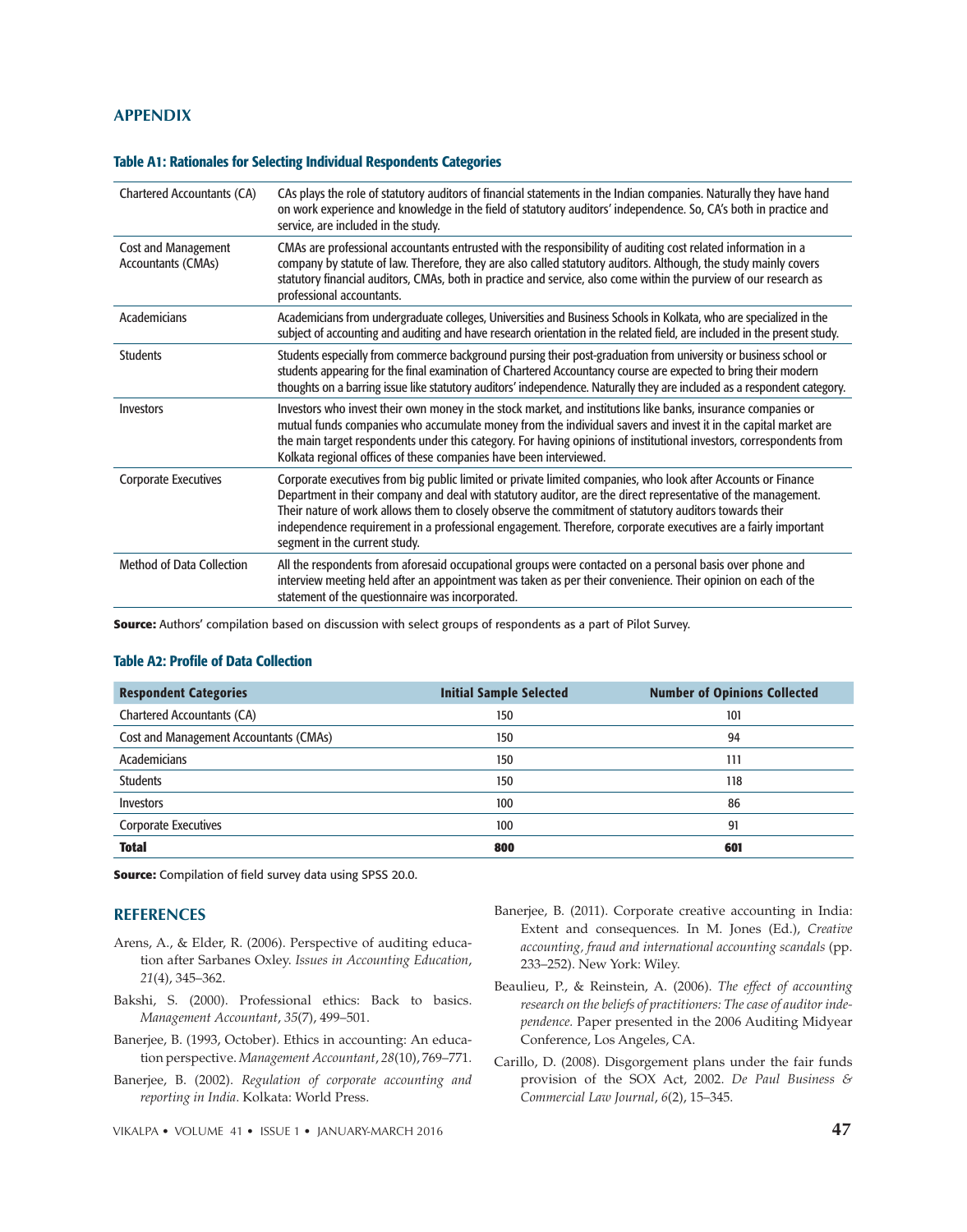- Chakrabarti, A. (1996). Ethics in the era of scam. *Management Accountant*, *31*(11), 806–812.
- Chakraborty, P. (2004, September). Corporate governance and changing role of auditors. *Chartered Accountant*, *53*(3), 269–272.
- Chakraborty, P. (2008, January). Education about the values is the need of the hour. *Chartered Accountant*, *56*(7), 1119–1127.
- Chauhan, M., & Gupta, S. (2007, November). Ethical audit: Stakeholders perspective. *Chartered Accountant*, *56*(5), 751–767.
- Copeland, J. (2005, March). Ethics as an imperative. *Accounting Horizons*, *19*(1), 35–43.
- Crutchley, C., Jensen, M., & Marshall, B. (2007). Climate for scandal: Corporate environment that contribute to accounting fraud. *The Financial Review*, *42*(1), 53–73.
- Curtis, G. (2008). Legal and regulatory environments and ethics: Essential components of fraud and forensic accounting curriculum. *Issues in Accounting Education*, *23*(4), 535–543.
- Dastur, J. (1998, July). Inadequate safeguards. *Chartered Accountant*, *47*(1), 207–213.
- Driscoll, W. (1996, October). Robustness of ANOVA and Tukey Krammer Rule. *Computer and Industrial Engineering*, *31*(1), 265–268.
- Duska, R., Duska, B., & Ragatz, J. (2011). *Accounting ethics*. London: Wiley-Blackwell.
- Earley, C., & Kelly, P. (2004). A note on ethics educational interventions in an undergraduate auditing course: Is there an Enron effect? *Issues in Accounting Education*, *19*(1), 53–71.
- Fearnley, S., Beattie, V., & Brandt, R. (2005). Auditor independence and audit risk: A re-conceptualization. *Journal of International Accounting Research*, *4*(1), 39–71.
- Freier, D. (2004). Compromised work in the public accounting profession: The issue of independence. *GoodWork Project Report Series* (No. 35, p.11). Massachusetts: Harvard University. Retrieved 24 February, 2016 from http:// thegoodproject.org/pdf/35-Compromised-Work-7\_04. pdf
- Garg, L. (2001, October). Corporate governance: Implication for accountants. *Chartered Accountant*, *50*(4), 435–439.
- Gerotra, S., & Baijal, M. (2002, July). Prominent peer review practice around the globe: Ensuring quality audit. *Chartered Accountant*, *51*(1), 76–83.
- Ghaffari, F., Kyriacou, O., & Brennan, R. (2008). Exploring the implementation of ethics in UK accounting programs. *Issues in Accounting Education*, *23*(2), 183–198.
- Ghosh, S. (1999). Independence of statutory auditors of companies: A myth or reality? *Research Bulletin*, *18*(2), 76–83.
- Godbole, P. (2004, September). Sarbanes Oxley Act and corporate governance. *Chartered Accountant*, *53*(3), 273–283.
- Gowthrope, C., & Blake, J. (1998). *Ethical issues in accounting*. New York: Routledge Publication.
- Gupta, K. (2005). *Contemporary auditing*. New Delhi: Tata McGraw-Hill.
- Hill, N., McEnroe, J., & Stevens, K. (2005). Auditor's reactions to Sarbanes Oxley and the PCAOB. *The CPA Journal, 75*(Special Auditing Issue), 32–34.
- Ho, N., Ong, B., & Seonsu, L. (1997). A multicultural comparison of shopping patterns among Asian consumers. *Journal of Marketing Theory and Practice*, *5*(1), 42–51.
- Institute of Chartered Accountants of India (2009). *Code of ethics for professional accountant*. Retrieved 20 February 2014, from http://220.227.161.86/22046Codeof-Ethics-2009.pdf
- Institute of Chartered Accountants of India (2010, March). *Standards on auditing*. Retrieved 20 February 2014, from http://www.icai.org/new\_post. html?post\_id=450&c\_id=141
- Jeffrey, C. (Ed.). (2004). *Research on professional responsibility and ethics in accounting* (vol. 9)*.* Bingley: JAI Press.
- Jennings, M. (2003). The critical role of ethics. *Internal Auditor*, *60*(6), 46–51.
- Kothari, C. (2010). *Research methodology: Research and techniques*. New Delhi: New Age International Publishers.
- Lomax, S. (2003). Cooking the books. *Business and Economic Review*, *49*(3), 3.
- Malhotra, N. (2003). *Marketing research: An applied orientation*. New Delhi: Pearson Education Asia.
- Maurice, J. (1996). *Accounting ethics*. London: Pitman Publication.
- Mayper, A., Pavur, R., Merino, B., & Hoops, W. (2005). The impact of accounting education on ethical values: An institutional perspective. *Accounting and the Public Interest*, *5*(1), 32–55.
- Mehta, V. (1998, April). Beyond the code of ethics. *Chartered Accountant*, *46*(10), 38–40.
- Ministry of Corporate Affairs. (1949). *Chartered Accountants Act, 1949*. Retrieved 20 February 2015, from http://www. mca.gov.in/Ministry\_hn/actsbills/pdf/The\_Chartered\_ Accountants\_Act\_2006.pdf
- Ministry of Corporate Affairs (2013). *Companies Act, 2013*. Retrieved 20 February 2014, from http://www.mca.gov. in/Ministry/pdf/CompaniesAct2013.pdf
- Narielvala, P. (1998, July). Code of conduct for a profession: A torch to the succeeding generation. *Chartered Accountant*, *47*(1), 153–161.
- Pendergast, M. (2002, July). Conceptual development in professional ethics and accountancy. *Chartered Accountant*, *51*(1), 58–59.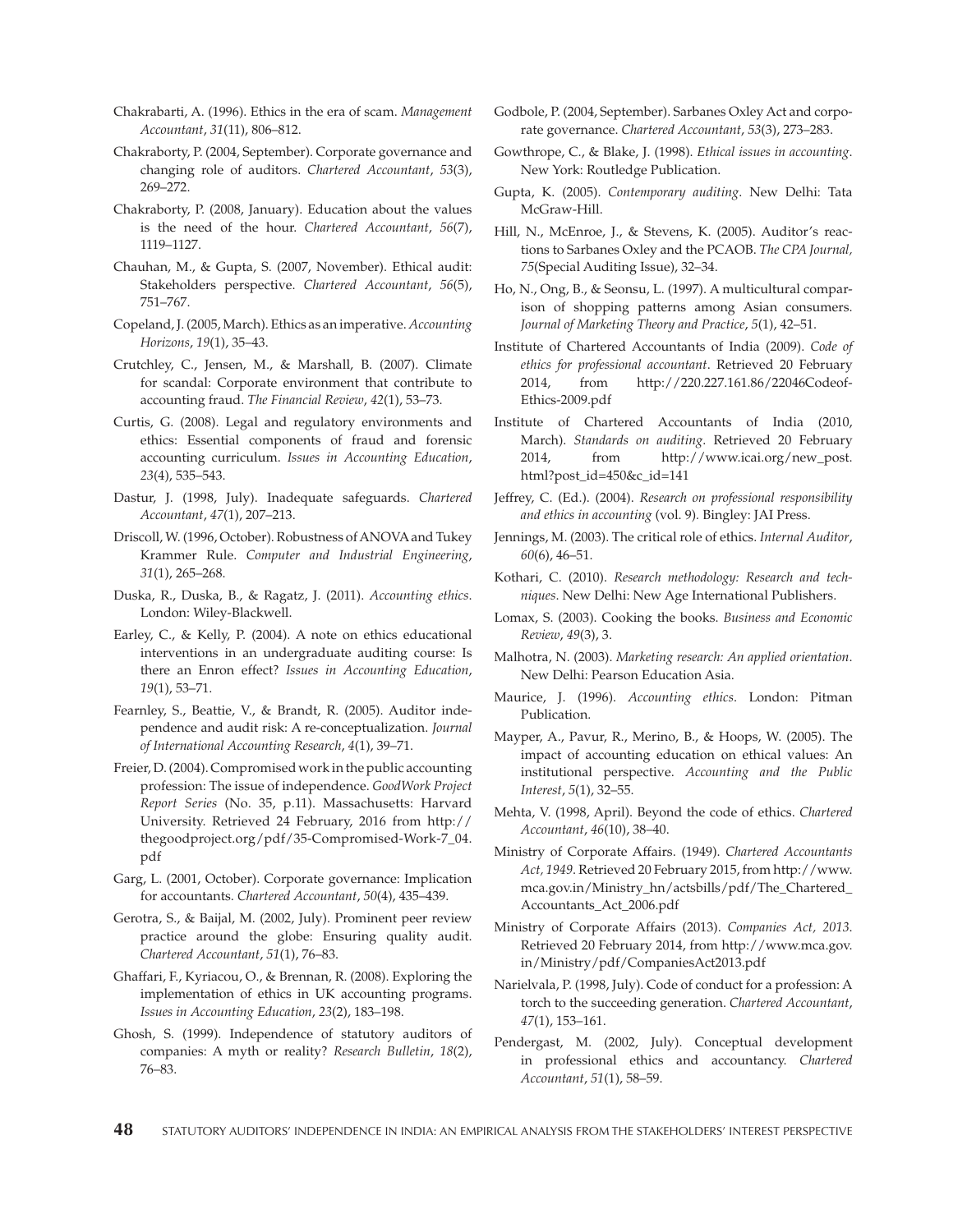- Pinto, P., & Pinto, S. (2006). Ethics in accounting: Issues and concerns. *Management Accountant*, *41*(8), 641–644.
- Pyne, R. (1995). Ethics in accounting: A socio-economic approach. *Management Accountant*, *30*(3), 188–192.
- Rao, A. (2009, March). Satyam fraud: A systematic failure. *Management Accountant*, *44*(3), 180–181.
- Ravenscroft, S., & Williams, P. (2004). Considering accounting education in US post-Enron. *Accounting Education - Conference Address*, *13*(1), 7–23.
- Ray, P. (1995, May). Values, virtues and ethics: Degrees of compromise. *Chartered Accountant*, *43*(10), 1483–1494.
- Rezaee, Z., & Riley, R. (2002). *Financial statement fraud: Prevention and detection*. New Jersey: Wiley.
- Rossouw, D., Prozesky, M., Plessis, C., & Prinsloo, F. (2010). *Ethics for Accountants and Auditors*. Southern Africa: Oxford University Press.
- Roy, D. (1997). Values in management: Present scene and future needs. *Management Accountant*, *32*(8), 592–596.
- Saxena, P. (1993, August). Auditor's independence: Learning from America's experience. *Chartered Accountant*, *42*(2), 71–73.
- Securities and Exchange Board of India (2013). *Clause 49 (Revised) of Listing Agreement*. Retrieved 24 February, 2016 from http://www.nseindia.com/content/equities/ SEBI\_circ\_15092014.pdf
- Shah, P. (2000, November). Do the right thing. *Chartered Accountant*, *49*(5), 8–13.
- Singh, H. (2009). Responsibility of the auditor with respect to compliance with standards of auditing. *Chartered Accountant*, *57*(10), 1696–1705.
- Thibodeau, J., & Freier, D. (2010). *Auditing and accounting cases: Investigating issues of fraud and professional ethics*. New York: McGraw-Hill/Irwin.
- Tipgos, M., & Keefe, T. (2004). A comprehensive structure of corporate governance in post-Enron corporate America. *The CPA Journal, 74*(12), 46–51.
- Vittal, N. (2000, November). Ethics and code of conduct. *Chartered Accountant*, *49*(5), 19.
- Zadek, S., Pruzan, P., & Evans, R. (1997). *Building corporate accountability: Emerging practices in the social and ethical accounting, auditing and reporting*. London: Earthscan Publications Ltd.

#### **LEGAL COURT DECISIONS**

- *Council of Institute of Chartered Accountants of India vs V. Rajaram of V. Rajaram and Co.* (Madras High Court, 1959)
- *Central Bureau of Investigation, Hyderabad vs Subramani Gopalakrishnan, 985-986 of 2011* (Supreme Court of India, 2011)
- *Council of Institute of Chartered Accountants of India vs K. K. Gupta*, (2008) 5 Comp LJ 512 Del (Delhi High Court, 2008)
- *Council of Institute of Chartered Accountants of India vs Praveen Kumar Katyal*, 1/2009 (Delhi High Court, 2011)
- *Council of Institute of Chartered Accountants of India vs R. Ayyavoo*, 2004 135 TAXMAN 483 Mad (Madras High Court, 2003)
- *Council of Institute of Chartered Accountants of India vs R. N. Bahl* (Delhi High Court, 2006)
- *Council of Institute of Chartered Accountants of India vs Shri S. N. Sachdeva*, No. 1 of 2002 (Delhi High Court, 2011)
- *Fraser and Ross, Chartered Accountants vs Sambasiva Iyer and Others* (1968) 1 MLJ 361 (Madras High Court, 1968)
- *Gurugobinda Basu vs Sankari Prasad Ghosal*, 1964 AIR 254, 1964 SCR (4) 311 (Supreme Court of India, 1963)
- *Institute of Chartered Accountants of India vs L. K. Ratna & Others*, 1987 AIR 71, 1986 SCR (3)1048 (Supreme Court of India, 1986)
- *Institute of Chartered Accountants of India vs Rajesh Chadha*, 1 of 2011 (O&M) (Punjab–Haryana High Court, 2012)
- *N. K. Gupta vs Institute of Chartered Accountants of India*, 42 (1990) DLT 497 (Delhi High Court, 1990)
- *Narayanan Nambudiri vs Institute of Chartered Accountants of India*, AIR 2006 Ker 97, 2006 129 CompCas 793 Ker, 2005 (4) KLT 754 (Kerala High Court, 2005)
- *P. Rama Krishna vs Institute of Chartered Accountants of India*, 1721 of 2010 (Delhi High Court, 2010)
- *Partha Ghosh vs Institute of Chartered Accountants of India*, 634 of 2009 (Bombay High Court, 2009)
- *Price Waterhouse & Co. vs Securities and Exchange Board of India*, 5249 of 2010 (Bombay High Court, 2010)
- *Shri Mahendra Kumar Mahajan vs Institute of Chartered Accountants of India*, 4938/2012 (Delhi High Court, 2012)
- *Subramani Gopalakrishnan vs Institute of Chartered Accountants of India*, LPA 885/2010 (Delhi High Court, 2011)
- *Subrata Chattoraj vs Union of India & Others, Writ Petition* (Civil) No.401 of 2013 (Supreme Court of India, 2014)
- *Talluri Srinivas vs Institute of Chartered Accountants of India*, W.P. (C) No. 2505 of 2010 (Delhi High Court, 2010)
- *Tri-Sure India Ltd. vs A. F. Ferguson and Co. and Others*, 1987 61 CompCas 548 Bom (Bombay High Court, 1985)
- *Yogeshwari Kumari vs Institute of Chartered Accountants of India*, LPA 455/2010 (Delhi High Court, 2010)

#### **ACKNOWLEDGEMENTS**

The first author is highly obliged to his research supervisor, Dr Siddhartha Sankar Saha, for his valuable guidance in designing this research paper which is directly related to his PhD work. He is also grateful to the University Grants Commission for awarding him with Junior Research Fellowship and subsequently Senior Research Fellowship for conducting his PhD work under the Department of Commerce, University of Calcutta.